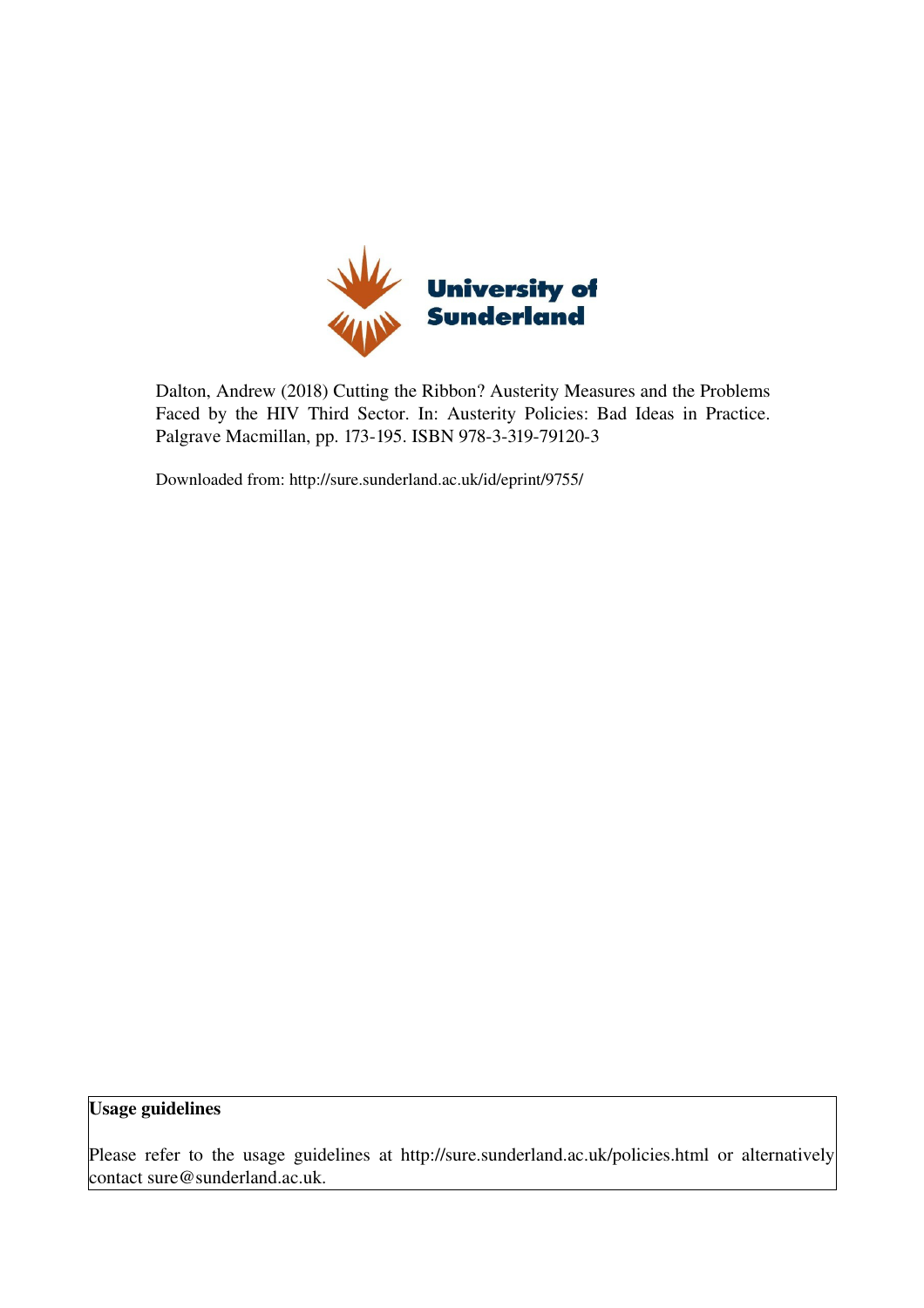Drew Dalton**:** *Cutting theRribbon? Austerity Measures and the Problems faced by the HIV Third Sector*

## **Introduction:**

Recent figures show that there are over 101,200 people living with HIV in the United Kingdom (UK) and that HIV incidence (the number of new infections) remains high with an average of 6,000 people being diagnosed annually (Kirwan, et al, 2016, Brown, et al, 2017). It has been estimated that UK incidence figures are higher than most countries in Western Europe (Brown, et al., 2017). HIV transmission, though declining in some groups, such as MSM (men who have sex with men), is still an issue amongst those presenting with HIV as a late diagnosis and amongst older people aged 50 plus (Brown, et al, 2017). Though testing and treatment for HIV is free in the United Kingdom, there are still an estimated 13,000 people living with the virus who remain undiagnosed and who are at a higher risk of poorer health outcomes and premature death (Kirwan, et al, 2016; Brown, et al, 2017). Alongside these high levels of HIV incidence, the economic recession of 2008 has led to a series of governmental policy and ideological changes aimed at introducing fiscal austerity. Because of this, the nature of HIV funding has altered significantly over the last decade as the Health and Social Care Act (2012) shifted the responsibility for providing HIV prevention services from NHS Primary Care Services to local authorities. In this chapter there is an exploration of the implications of austerity for the HIV sector, drawing on symbolic violence to explore the impacts for, especially the HIV Third Sector, for both services and prevention.

The research which informs this chapter involved a quantitative survey and qualitative case studies of third sector HIV organisations (Dalton, 2016). The results revealed a struggling sector operating a 'survival agenda' (Crowley, 2012) wherein support services are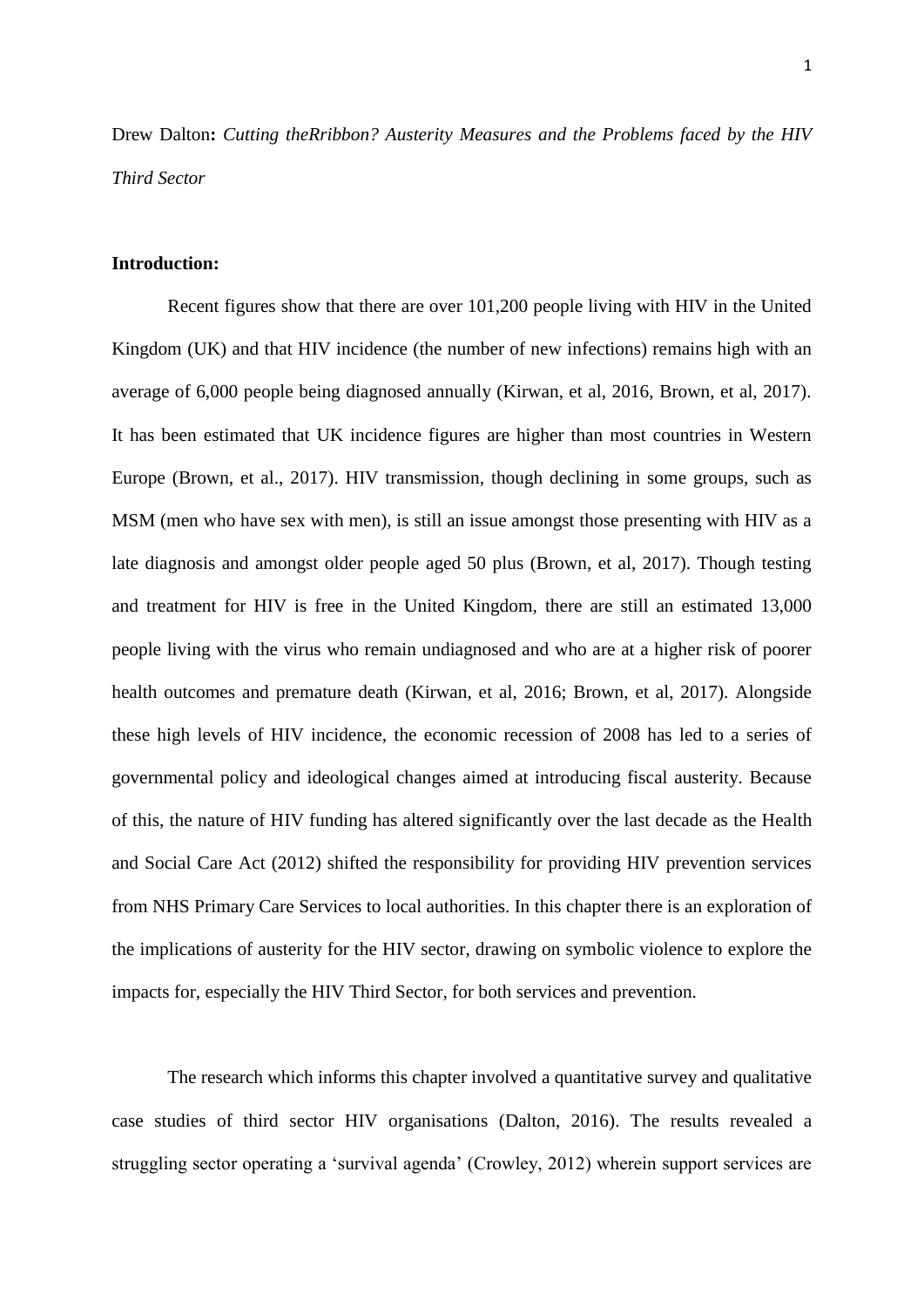being withdrawn, organisations are using their reserves and redundancies are being made, notwithstanding evidence of an increased demand by both new and existing service users. Ironically, given one of the architects of austerity, ex-Prime Minister David Cameron's promotion of decentralisation and the importance of localism, local and often geographically knowledgeable services are closing and under threat of merger with or takeover by 'the big few' nationwide HIV organisations (Dalton, 2016). The fragmented nature of HIV funding is visible at local level where local authorities are withdrawing funding or putting services up to tender, which excludes many smaller organisations from applying (Clayton et al, 2015).

#### **What is symbolic violence?**

This chapter will offer Bourdieu and Wacquant's (1992) notion of 'symbolic violence' to explore the effects austerity is having on HIV organisations across the UK and how this has become accepted even by those who have become most negatively affected by it: members of the public who may be at risk of HIV transmission. This acceptance has been strengthened further by the dominance of biomedicine convincing the public that HIV and AIDS are no longer 'killer' viruses. Consequently, HIV has 'slipped off the radar' in terms of wider educational efforts and governmental funding. The chapter makes the case that austerity has led to this symbolic violence because of the denial of adequate funding and resources and the biomedical reconfiguring of HIV as a curable disease (Dalton, 2017).

Symbolic violence is not a physical act of violence, but invisible and pervasive forms of violence of the powerful exercised through cognition and misrecognition, often with the unwitting consent or complicity of the dominated. It is embedded within the very structures of power in society and exercised by legitimate organisations, such as government agencies and powerful social actors imposing their own "vision of the social world" (Bourdieu, 1992: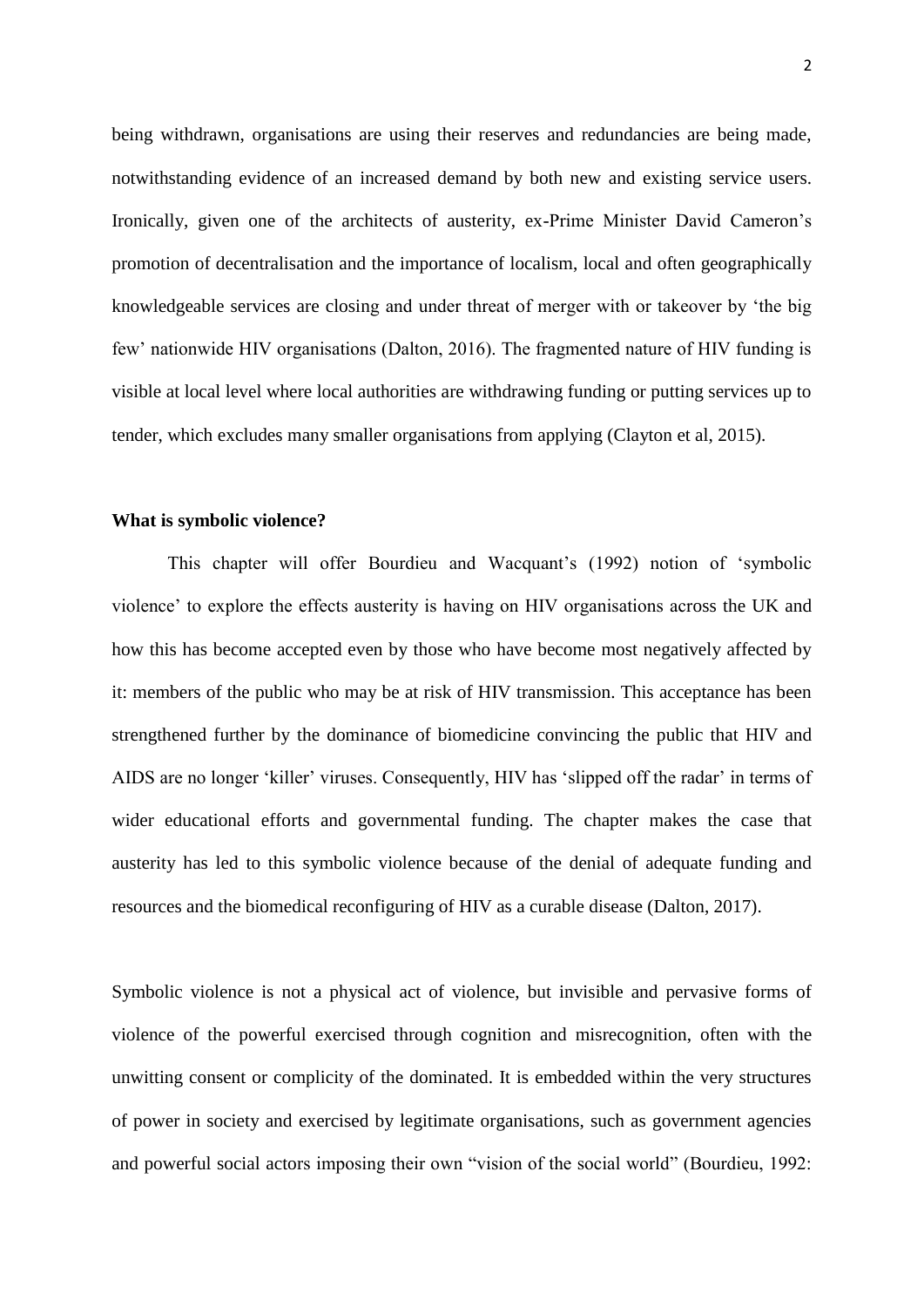239). Manifestations of symbolic violence often appear via official offices such as government departments that create a veneer of legitimacy thereby obscuring power relations. In parallel to this, the dominated tend to accept the legitimacy of the office and facilitate the process so symbolic violence, "is exercised upon a social agent with his or her complicity' (Bourdieu and Wacquant, 1992: 167) using "taken-for-granted ways of thinking and behaving" (Scott, 2012: 16). This becomes as Bourdieu (1992) argues:

> "...a symbolic act of imposition which has on its side all the strength of the collective, of the consensus, of common sense, because it is performed by a delegated agent of the state, that is, the holder of the monopoly of legitimate symbolic violence" (Bourdieu, 1992: 239).

Bourdieu's work recognises organisations as important sites for the hidden production and reproduction of social inequalities, and so symbolic violence becomes a way through which to understand legitimate domination (Corsun and Costen, 2001).

Bourdieu (2001) argued that the most effective domination of people takes place when culture is appropriated and exploited as a strategy by the powerful. Bourdieu (2001) defines this as an act of symbolic violence whereby one's symbolic value, worth, resources and skills are downgraded. The concept of symbolic violence enables us to explain how even the dominated may maintain and reproduce such structures by their actions in the field. It also demonstrates how the dominated act, the way domination affects them and how they comply, continue or maintain these values intentionally or unintentionally (Yamak, et al, 2015). This has been part of the central message of austerity cuts; which places value and importance on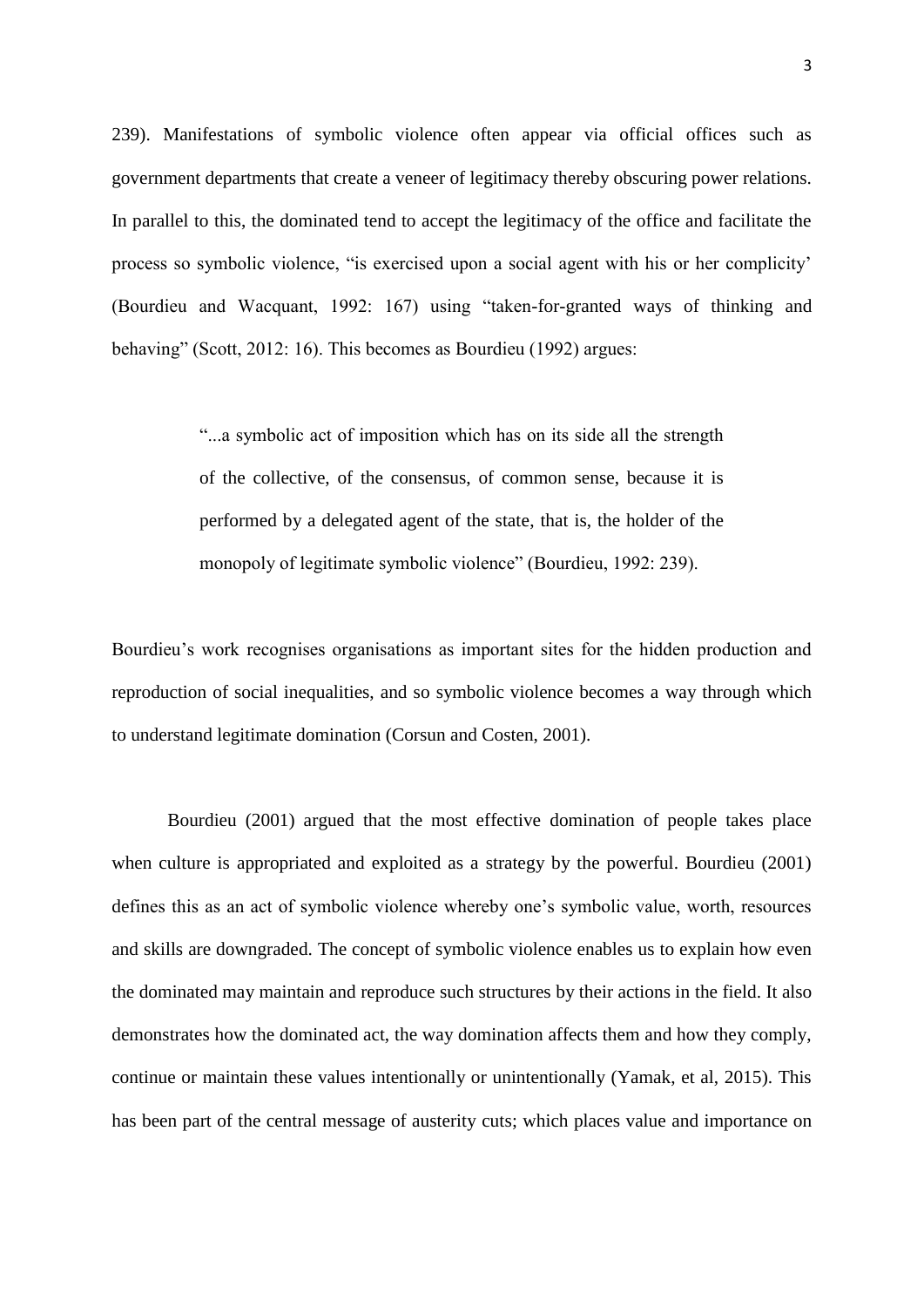volunteering, self-help, less financial state reliance and the scaling back of the state in favour of a third sector with fewer opportunities for central state funding (Clayton, et al, 2015).

Bourdieu (1977, 1992) contended that symbolic violence plays an equally important role as physical and material oppression in the formation and reproduction of social hierarchies in contemporary human society. People are subjected to forms of violence through the denial of resources or being treated as inferior which, in turn, limits aspirations and opportunities for social mobility. However, such is the delivery of the policy and rhetoric, people do not view it as violence and instead see it as the 'natural order' of things and become accustomed to it (McKenzie, 2015). In the current dominant framework of neoliberalism, individualism, and self-responsibility, symbolic violence enacts itself within discourses that construct austere fiscal management as inevitable, needed and indeed a 'natural' response to the financial crisis the Coalition government inherited because of the perceived financial mismanagement of the previous New Labour Government. Through political rhetoric, used by the Coalition and subsequent Conservative governments the message of the naturalness of austerity has been reinforced further in the public consciousness. However, for Bourdieu, neo-liberalism is deeply complicit in numerous types of symbolic violence. The ideals of individualisation and self-help serve to hide the role of neo-liberalism in the creation of suffering and as such make "it possible to 'blame the victim' who is entirely responsible for his or her own misfortune" (Bourdieu, 2000: 7).

However, symbolic violence as a concept cannot be discussed in a silo and it is important to place it in the context of the other theoretical literature of Bourdieu. Bourdieu (1992) also uses the related notion of the 'habitus' to illustrate how individuals come to internalise these particular ways of seeing the world. The habitus is the set of predispositions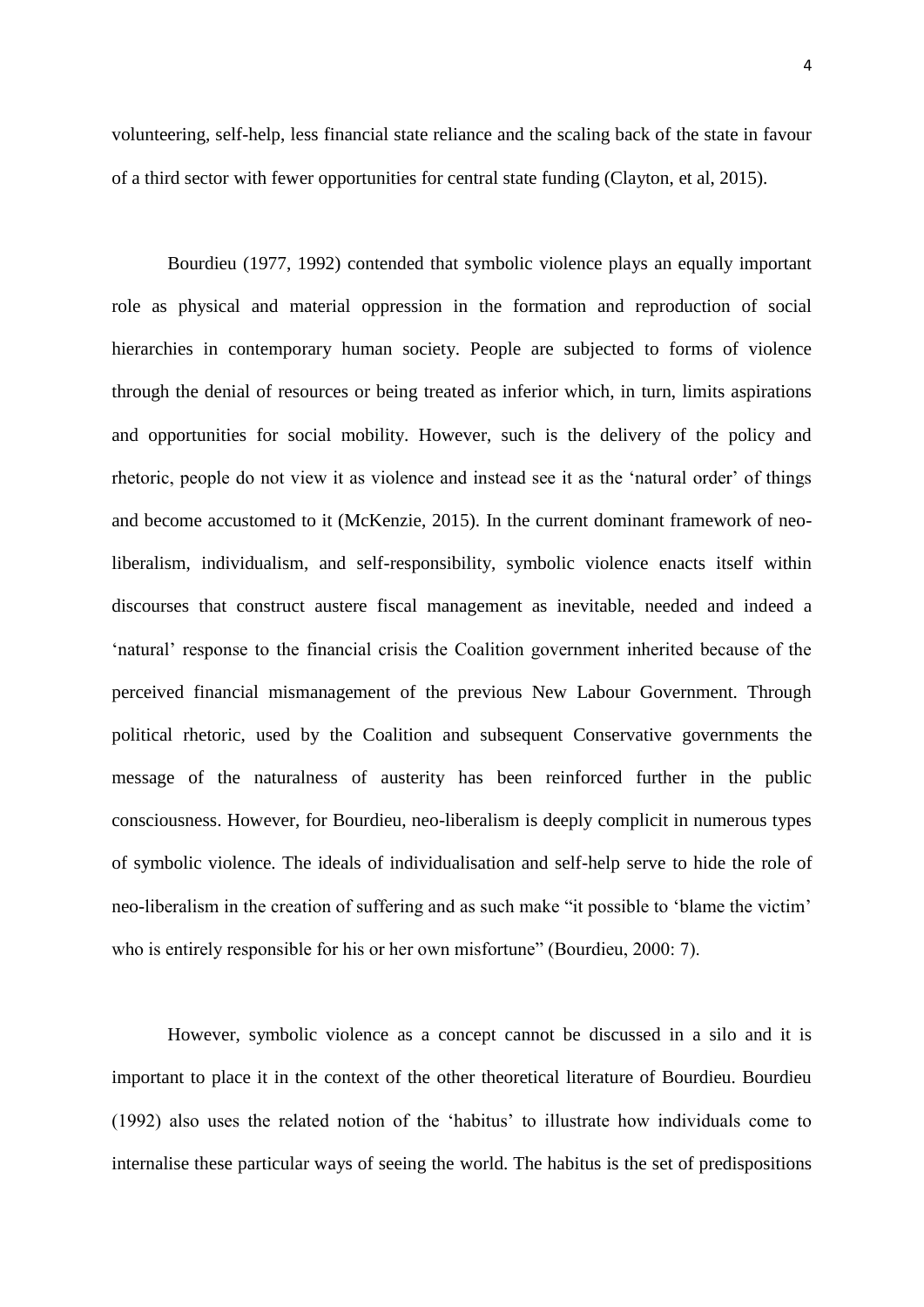that individuals begin to develop in their own ways of thinking about and acting in their own social worlds and which they learn via experiences and because of their socialisation. The more they employ and use these thoughts and actions and find them to 'fit' within their own social environments, the more they become engrained and become part of habitualised and normalised daily life practices (Connolly and Healy, 2004; Scott, 2012). However, this habitus is located within a much larger social setting of the 'field' whereby in terms of symbolic violence, individuals are predisposed to misrecognising the structures that manipulate them (Bourdieu, 1992). Through internalisation and acceptance of these ideas and structures into their 'mental structures' (habitus), individuals accept them as they unconsciously learn limitations of choice, reproduce subordination and perpetuate inequality, without the need of actual physical force. Therefore, Bourdieu and Wacquant's (1992) theory of symbolic violence becomes a useful tool with which to explore austerity and how it operates as a tool of the dominant over the dominated.

### **What is meant by austerity and what has been its impact?**

The UK Coalition Government's response to the global financial crisis of 2008 and recession has been fiscal *self-discipline* or 'austerity' after their election in 2010. This austerity was then developed further as a key party manifesto by the Conservative Party after the General Election in 2015. Underpinning austerity are four key ideological and policy commitments: firstly, cutting back the role of the state, secondly, promoting local control through localism and thirdly reducing funding to both central and local governments. Reducing the role of the state is a longstanding neoliberal aim in order to promote deregulated market capitalism (Atkinson, Roberts and Savage, 2012, Schrecker and Bambra, 2015). The final political rhetoric facilitating shrinking the state is the 'Big Society'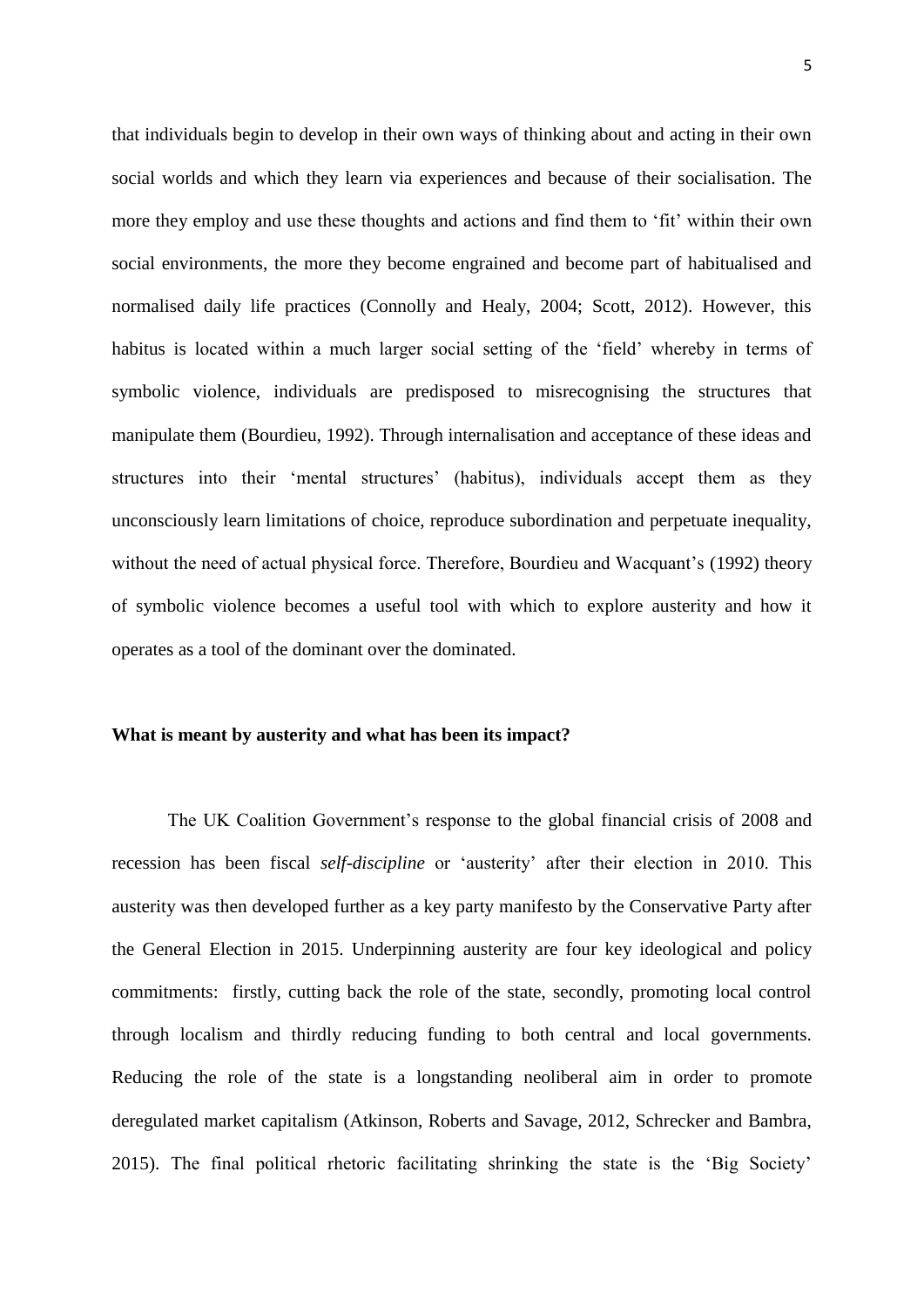promoting what some have claimed are simply traditional conservative values of self-help and voluntarism (Donovan, Clayton and Merchant, 2012; Mendoza, 2015).

More recently there have been some measures enacted to protected the most vulnerable to austerity including raising the threshold for income tax (which started in April, 2017) and some investment in the building of affordable homes (Mitchell, et al, 2013). Nevertheless, according to the International Monetary Fund, austerity has led to the UK spending the least on public health of the world's major economies, being on par with the USA, a country which has traditionally had a small government (www.poverty.ac.uk., accessed 20/01/18). In addition, the Institute of Fiscal Studies, forecasts that around one million public sector jobs will be lost by 2018 (Crawford, et al, 2013) and in terms of public health resources and staffing, planned public health spending is more than 5 per cent less in 2017/18 than it was in 2013/14, with forecast cuts in public health funding of at least £600 million by 2020/21 (Evans, 2017). Overall spending on sexual health services has fallen by £64 million (10%), over the past four years from 2013/14 with a further 5% reduction in sexual health services pending (Evans, 2017). Thus, austerity has involved substantial cuts in social protection as a result of welfare reform and reduced local authority budgets (Schrecker and Bambra, 2015).

According to the largest ever study of poverty and deprivation in the UK, poverty rates have risen substantially during austerity, with rates at the highest level in 30 years (PSE, 2014). Changes planned and enacted from 2015 continue to intensify the losses and following the historical trend austerity will exacerbate health inequalities further, with implications for HIV and AIDS organisations and their service users (Schrecker and Bambra, 2015). There has been a widening gulf between the rich and poor within the UK as rising inequality has, on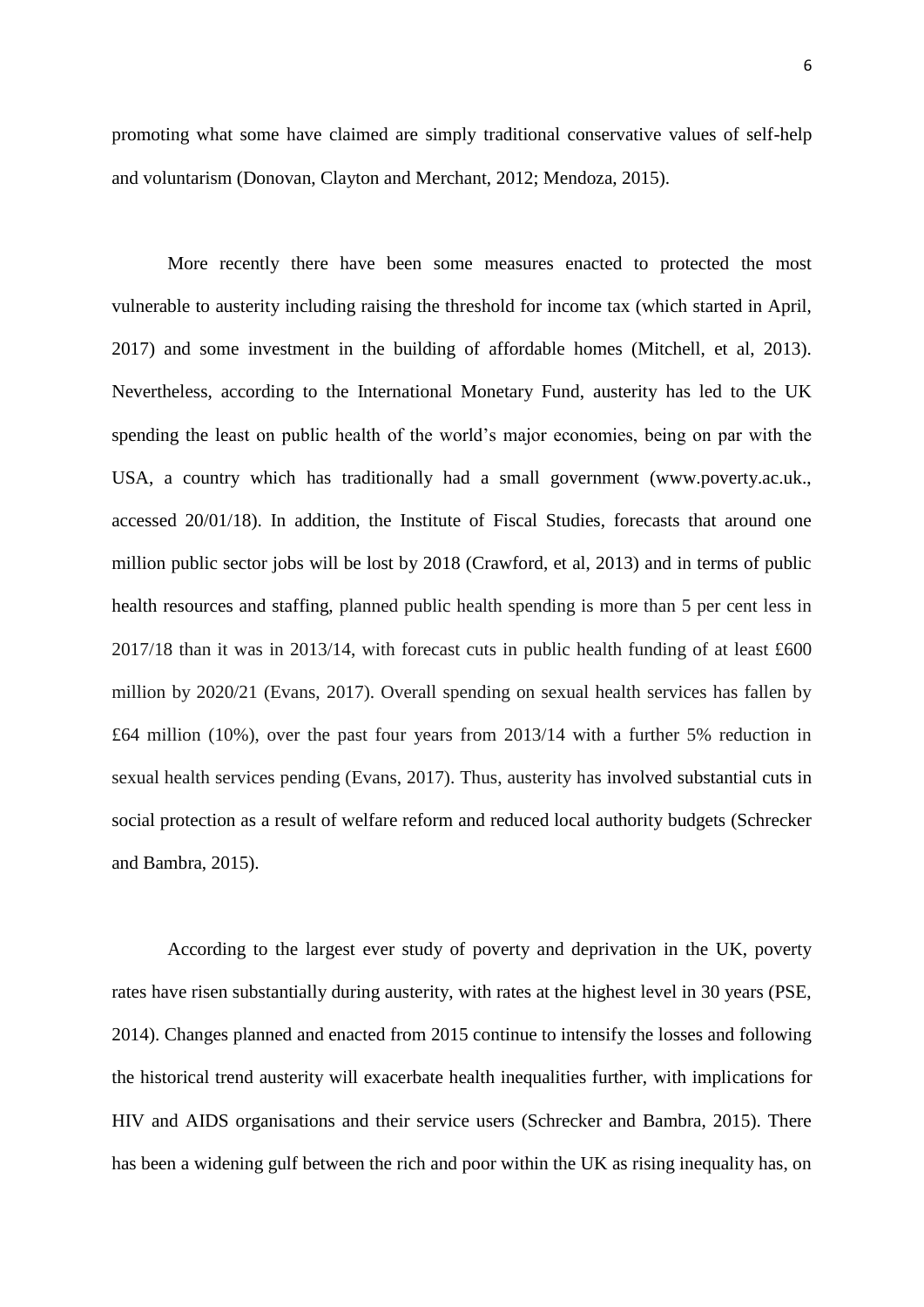a societal level, been linked to people's levels of unhappiness and mental ill-health. It has been suggested that as economic inequality has increased, so too have anxiety disorders and depression (Wilkinson and Pickett, 2010; Dorling, 2015; Mendoza, 2015). There is also growing evidence of social unrest in opinion polls, such as an Ipsos Mori Poll (Mitchell, et al, 2013) whereby 48% of the public agreed with the statement that *budget cuts have gone too far and threaten social unrest.* However, tellingly, 52% of this sample believed that the budget cuts were needed, reflecting the process of symbolic violence, whereby the very people impacted by the cuts, actively support them and normalise the process of austerity (Scott, 2012).

In relation to the Third Sector, austerity has had deep impacts and changed the social landscape. The 2010 election pledge by David Cameron was to create a 'big society': "communities taking more control, of more volunteerism, more charitable giving, of social enterprises taking on a bigger role, of people establishing public services themselves" (www.gov.uk, accessed 20/01/18). However, whether the increase in volunteering (Payne, 2017) is due to the big society in action has been questioned. As the state has been reduced and the public sector restructured and sold off to private businesses and organisations (Atkinson, Roberts and Savage, 2012), it has been left to the third sector to 'fill the gap' left behind. Volunteering has increased partly out of necessity that illustrates symbolic violence: individuals and communities have unwittingly rallied around the call for volunteers in revitalising their communities by running their own services in place of government financial support. Through internalising these discourses of the dominant even the most intolerable conditions of existence are perceived as acceptable and are increasingly viewed as the natural outcome of things (Bourdieu, 2001) as staff from once local authority funded and staffed services are made unemployed and are replaced by volunteers.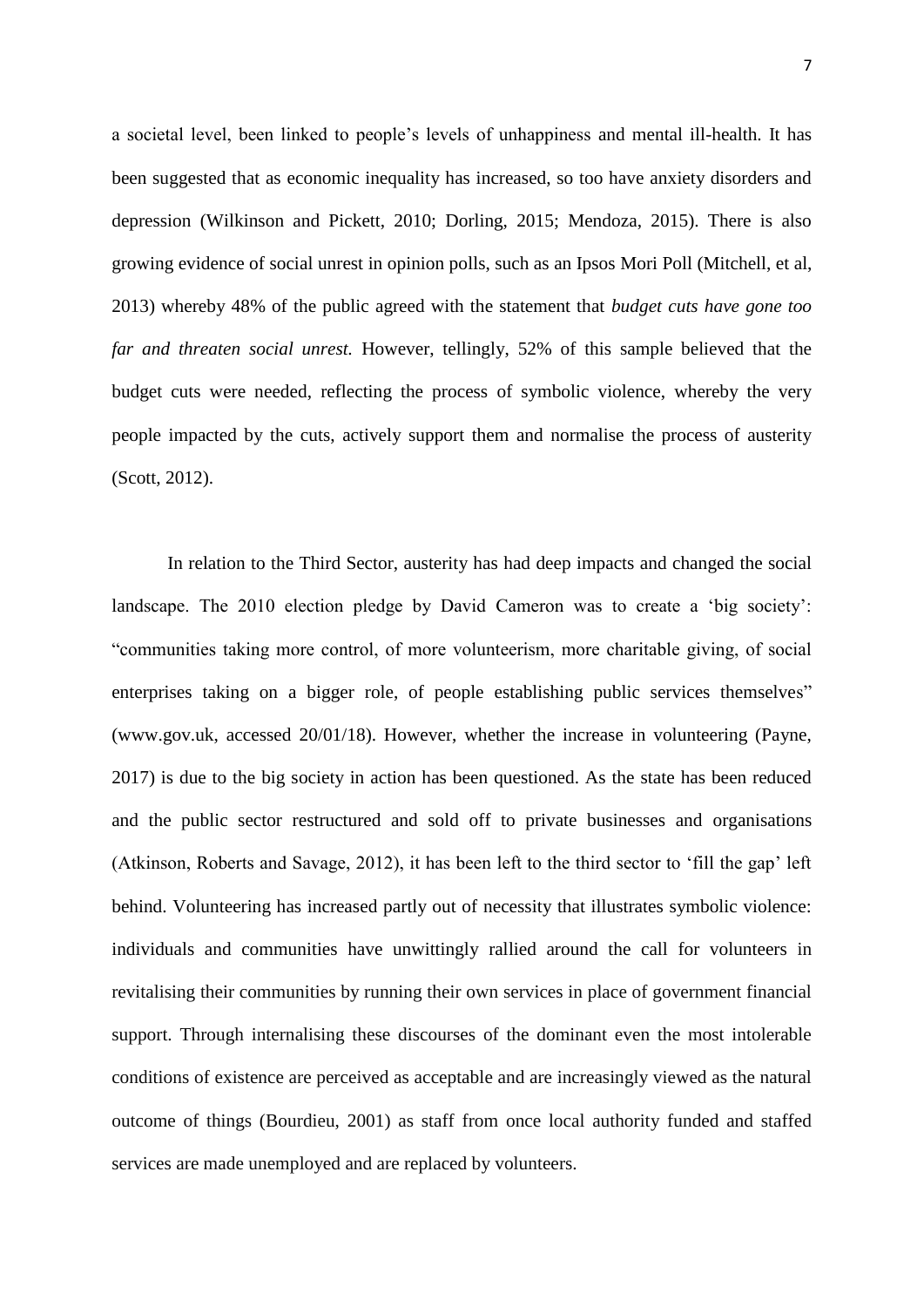While Gross Domestic Product (GDP) fell by 6.3% in 2008/09, the overall voluntary sector's income fell in the same years by  $3.6\%$  in real terms (NCVO, 2013). The voluntary sector has been hit significantly by the recession and ongoing austerity and whilst there has been some acclimatising to the economic current conditions (NCVO, 2013), this has affected the sector to such an extent that what has been called "the survival agenda" (Crowley, 2012: 2) has emerged. This means that many community organisations are faced with the task of financially downsizing, letting staff go and increasing their use of volunteers. At the same time, they are facing increasing demands on their services as poverty levels deepen and public services are diminished. This survival agenda ensures that organisations increasingly plug the gap of local authority provision, live 'hand to mouth' financially and have fewer safety nets in terms of financial assistance due to the withdrawal of the state. This is within a climate whereby competition for charitable funding becomes increasingly narrow and charities are encouraged to become more entrepreneurial and 'business like' in their outputs for funders who themselves face increasing pressures to allocate funding only to those who can 'prove' their need via these business style outcomes. Within austerity and this uncertainty of survival, community organisations are faced with rationing or reducing much needed services to increasing numbers of people in need and redefining criteria that assess need and priorities (see chapter by Donovan and Durey in this collection for further discussion of prioritisation). Therefore, in an act of irony, community organisations and the staff and volunteers within them, become unwitting transmitters of acts of symbolic violence, such as delivering austerity at local and community level. HIV organisations also face these pressures, but they also face a second barrier, which is a unique cultural and social change as the construction of HIV and AIDS has been reframed as a curable biomedical problem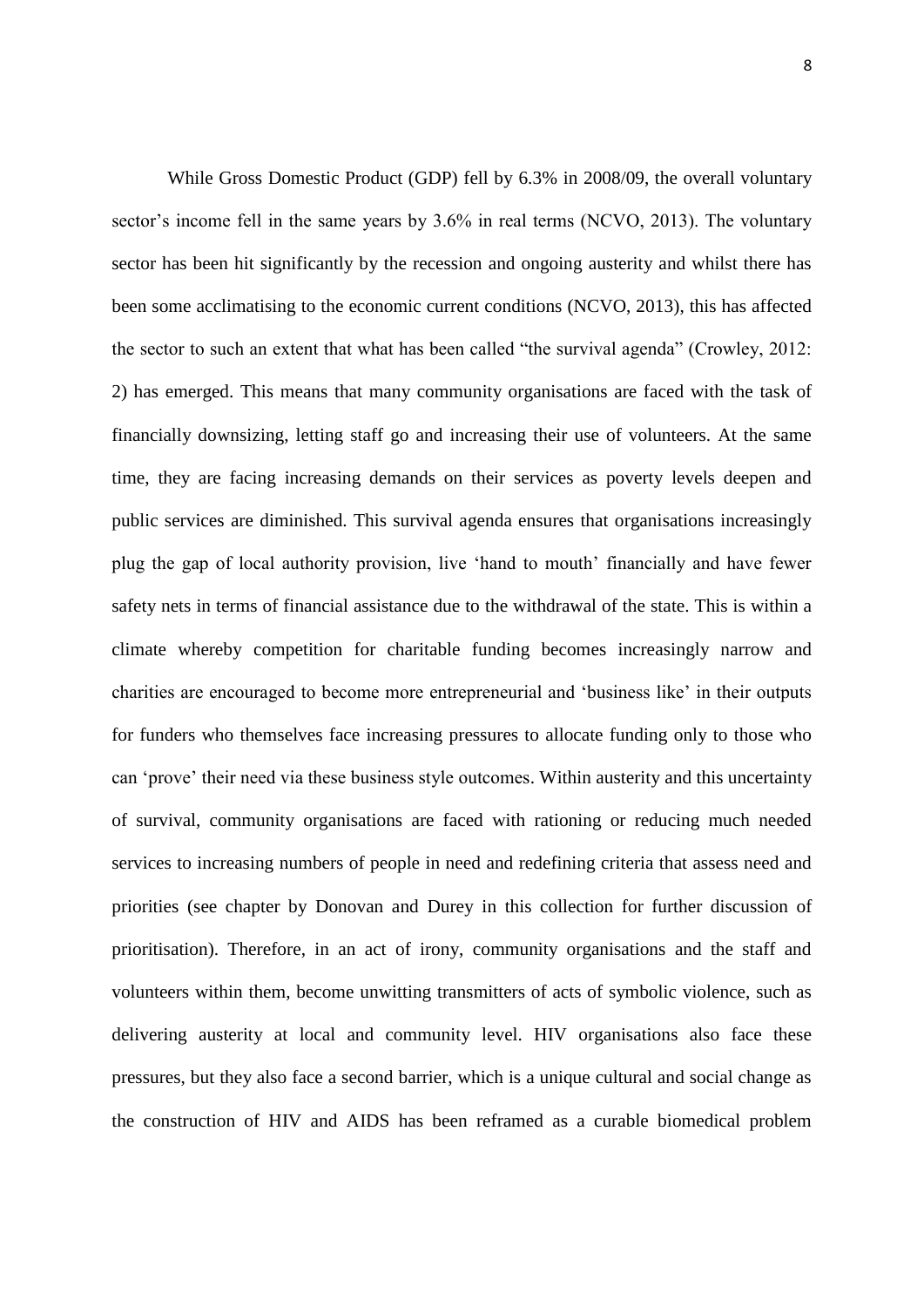(Dalton, 2017). This change has facilitated the austerity cuts to HIV services, which will be discussed below.

# **Is HIV no longer a problem in the UK anyway? Bio-medical shifts and symbolic violence**

Initially, when HIV and AIDS first appeared in public, there were no biomedical responses to the virus and the third sector led the way emphasising a social model approach based on prevention, community engagement and changing people's attitudes and behaviours (Weeks, 2016). However, the arrival and mainstreaming of antiretroviral therapy (ART) from 1996 onwards, increasingly offered to those at risk of HIV has meant that:

> "the voices powerfully associated with HIV have largely moved away from the campaign and advocacy groups, having switched to, and accruing dominance from, the biomedical establishment through the medicalisation of HIV" (Dalton, 2017: 63).

This has led to a parallel system in which, on the one hand, people today are living longer with HIV treatment and their standards of living are getting better yet, on the other hand, funding for prevention and addressing stigma has reduced. This has had an adverse impact on people's perception of the virus as they no longer worry about (or are aware) of HIV because it is assumed that adequate treatments exist to address it. What is less known and understood is that, living with HIV is still challenging because HIV/AIDS is still deeply stigmatised. The medicalisation of HIV has contributed to a silencing about HIV within public discourse because of the medical dominance of HIV discussion with treatment offered as prevention.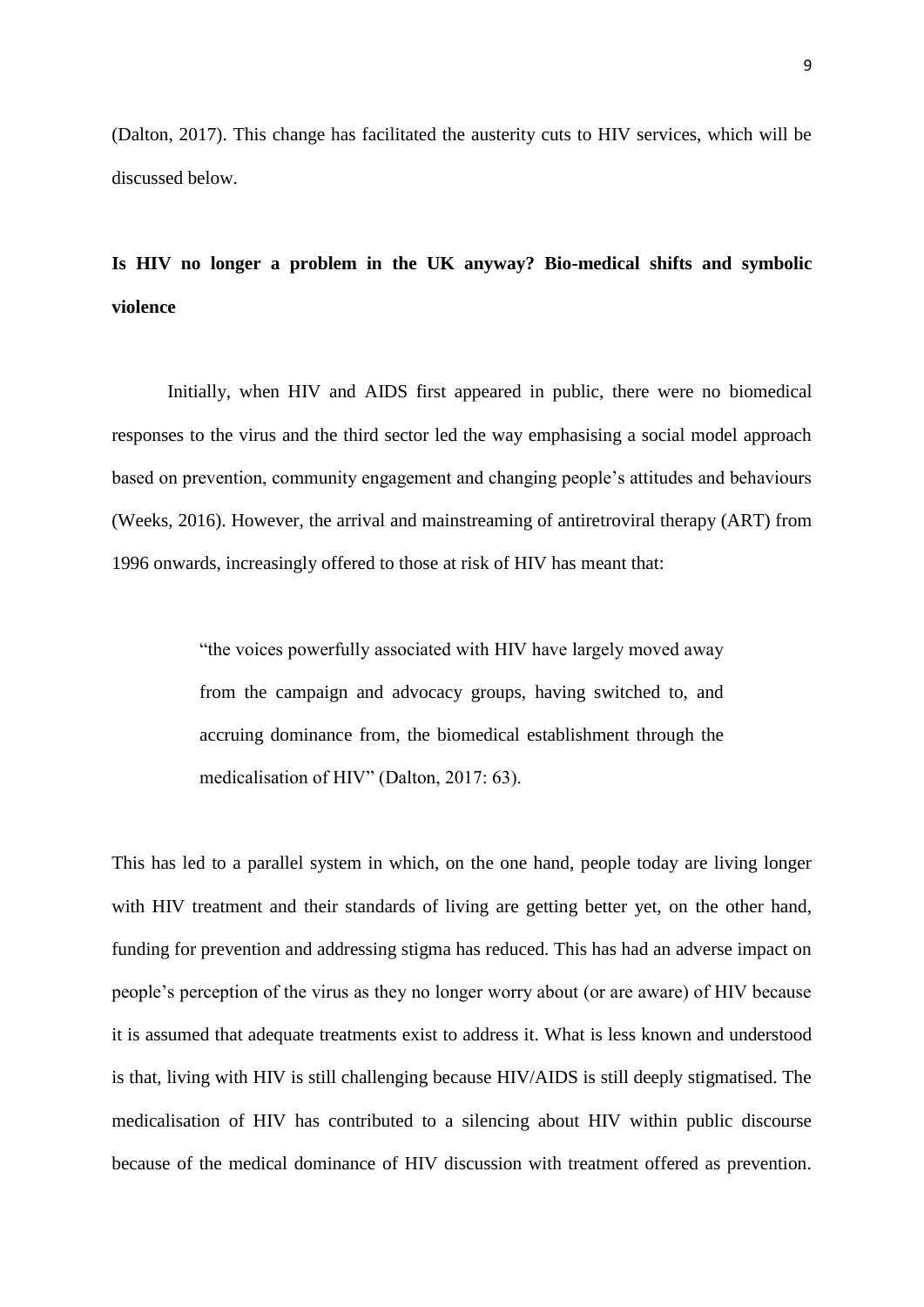This dominant dialogue ignores the stigma accompanying the virus and favours the medical treatment of it, thereby side-lining prevention and the voices of people living with HIV and their allies and campaigners (Dalton, 2017).

The impact of silencing HIV discourses outside of the work of HIV organisations and bio-medical institutions means that it has yet to develop into a 'post-HIV' stage of public understanding, acceptance and education (Dalton, 2017). In short, HIV treatment and knowledge has become medicalised and dominated by the medical profession under the guise of the 'just take a pill and you will be okay' narrative (Dalton, 2017). The advancements in HIV medication have resulted in the lay public having little to no HIV knowledge and the resistance to the impacts of austerity comes from the HIV community and third sector. With HIV 'falling off the radar' coupled with the scaling back of HIV funding under austerity, this has made for a toxic mix of symbolic violence. This 'containment of information' has led many outside of the realm of HIV activism to have little or no education about HIV itself, in terms of prominence, transmission or prevention (Dalton, 2017). What is clear from the evidence is that there is still a manifest need for HIV organisations to exist to tackle the lived reality of living with stigma, to educate the wider public to reduce the engrained stigma around HIV (NAT, 2015); and to promote prevention of transmission. The success of the biomedical narrative that the harms of HIV are minimal is an example of symbolic violence because austerity cuts to public health and sexual health campaigns, as well as HIV advocacy and education agencies can be rationalised.

## **The HIV Third Sector and austerity**

Austerity has led to many restructurings within institutions of the welfare state in order to facilitate cutting budgets. Such restructurings can also constitute symbolic violence.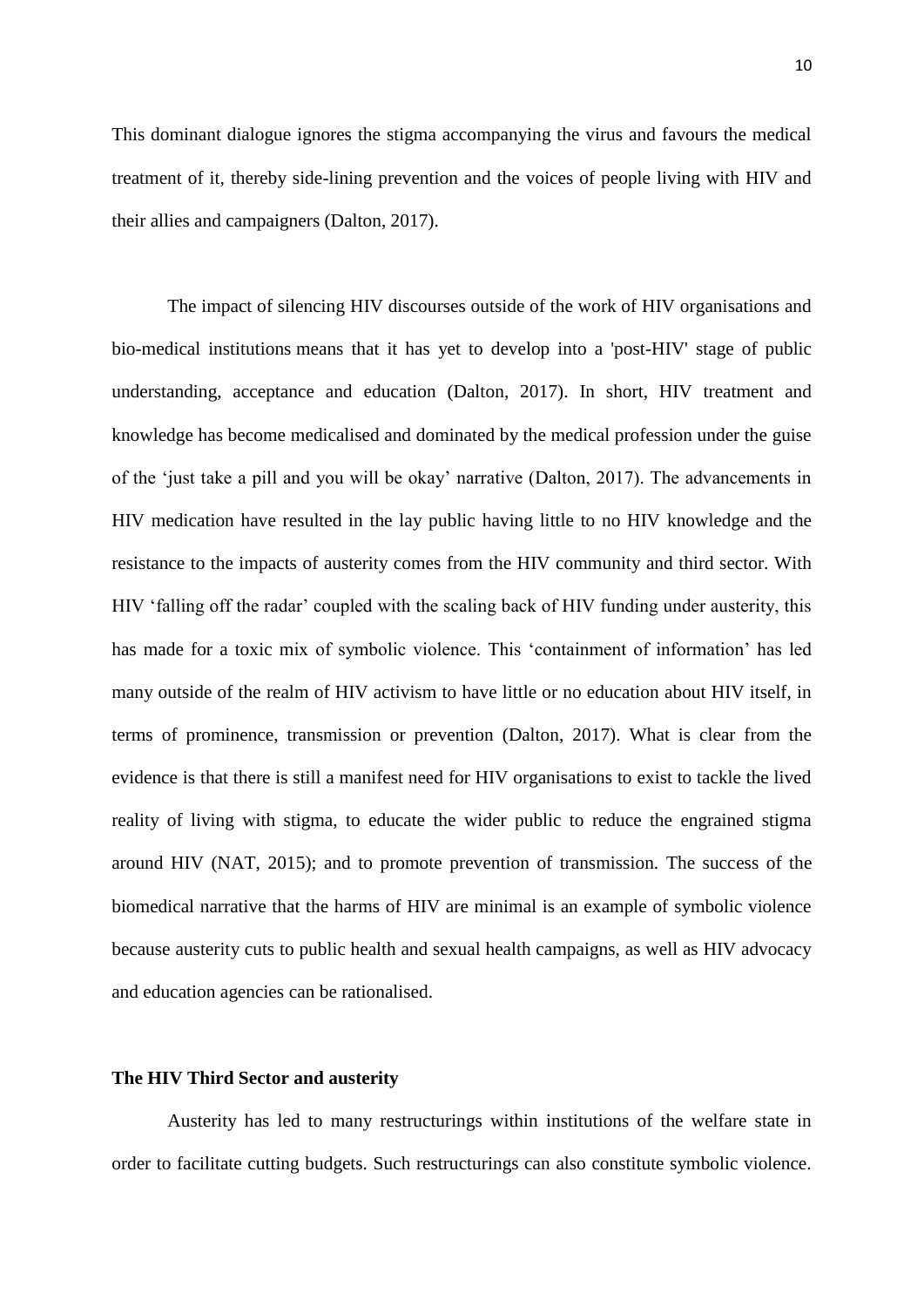For example, the Health and Social Care Act (2012) removed Public Health England from the governance of the NHS and made them independent executive agencies. It has been argued that this allowed government funding of public health to be reduced whilst not appearing to reduce NHS funding lest the voting public became aware (Dalton, 2017). Proposed cuts from 2015/16 are in the region of £200 million (NAT, 2015). Such tactics of hiding cuts to public health illustrate the ways in which symbolic violence can be enacted as cuts to prevention and other HIV services can be refigured as 'natural' because of the misleading idea, propagated by a biomedical narrative that HIV is no longer a problem There has been some resistance to these austerity cuts, led by the National AIDS Trust #StopHIVcuts campaign, and some successes such as their recent successful legal challenge to the NHS to provide PrEP, despite the claims by the NHS that it is too 'expensive' (NAT, 2015). However, PrEP is another biomedical medication which further medicalises HIV as this provides a preventative drug to be taken before having sex to lower the risk of HIV transmission. Such successes have not effected positive changes within the Third Sector where austerity continues unabated.

The nature of HIV funding has altered significantly over the last decade. In another sleight of hand restructure, The Health and Social Care Act (2012) shifted the responsibility for providing HIV prevention services from NHS Primary Care Services to local authorities. This has been accompanied by a dramatic shortfall in the amount of funding evidenced by the fact that in 2001/02 £55 million was allocated to local authorities for HIV prevention services, yet in 2014 it was just over £10 million. This level of funding is available at a time where there are more people living with HIV in the United Kingdom than ever before (Godfrey, 2015) suggesting that prevention measures are still needed. Ironically, the cuts in funding come at a time when many organisations have professionalised and are reliant on governmental funding streams as HIV support services have altered. Historically, from the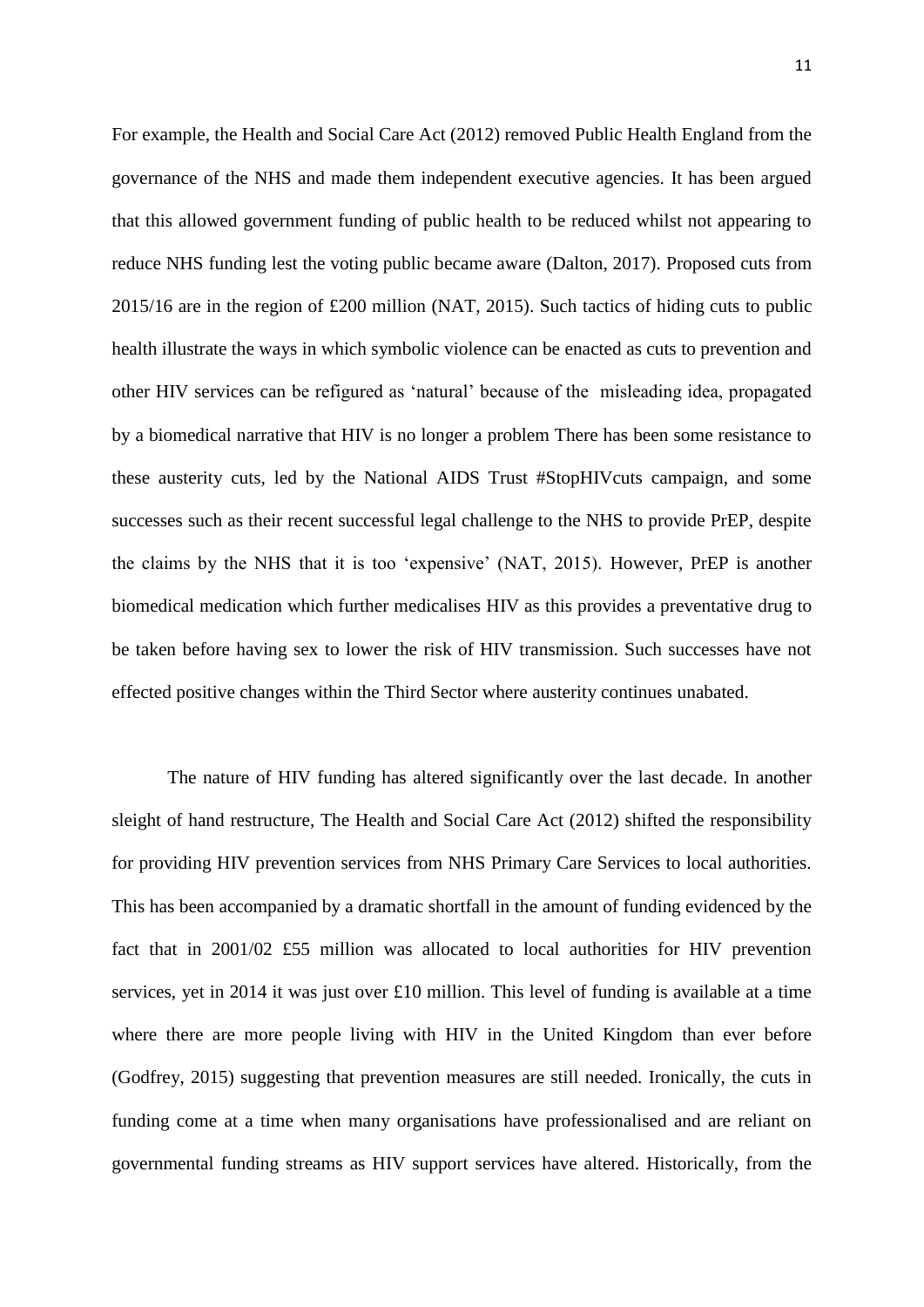1980s, third sector organisations grew independently because governmental support was lacking. Whilst the rate of new infections is decreasing (Brown, et al, 2017), one of the 'at risk' groups of HIV transmission within the United Kingdom are men who have sex with men (MSM) along with women, trans people, young people, older people and Black and Minority Ethnic (BAME) groups (NAT, 2015). It has been calculated that each new HIV diagnosis costs the public purse between £280,000 and £360,000 in lifetime treatment costs. This rises significantly with late diagnosis. Therefore, the move toward cutting sexual health and HIV services is worrying, not only in terms of the personal, social and emotional costs of each individual HIV transmission, but for the future fallout and the impact upon NHS services (NAT, 2015).

LGBT (Lesbian, Gay, Bisexual, Transgender) support services, who often have important links to MSM and who offer HIV testing, have voiced concerns that they must now reduce services and in some cases, remove services such as informal 'drop in' sessions, reduced hours of operation and the turning away of clients (Mitchell, et al, 2013). This impacts upon their clients at the same time as evidence points toward an increased demand for services around HIV services and sexual health (Mitchell, et al, 2013). Further concerns raised are around fewer testing opportunities for HIV and so the longer-term implications are thought by Public Health England (Kirwan, et al, 2016,) to be an increase in people going undiagnosed and the transmission of HIV to others. Whilst currently standing at one in ten people, the number of people unaware of their own HIV condition could increase further with fewer specialist services, as seen in Greece, where HIV infection has risen by 200% since 2011 as prevention budgets have been cut and intravenous drug use has increased amid a 50% youth unemployment rate (Stuckler and Basu, 2013).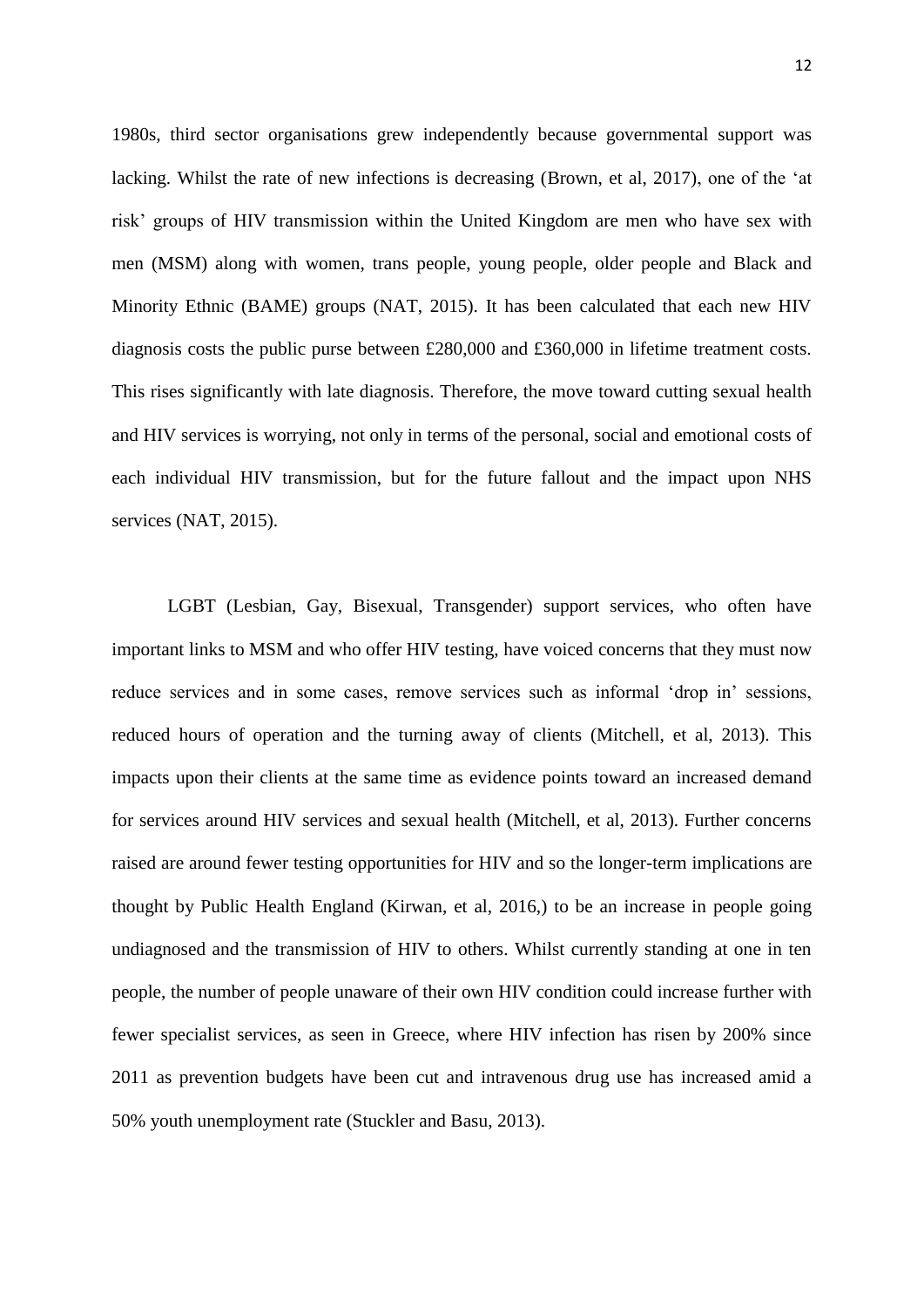The National AIDS Trust (2016) in their research into the importance of HIV support services found that for all service categories, nearly all their service respondents believe that HIV specialist provision is vital due to the nature of specialist knowledge, trust and being part of the 'community.' This is compounded with a general wariness of generic providers of services (see Donovan and Durey's chapter for more discussion of this), whereby perceived HIV-related stigma can be an issue which stops people living with HIV from using these generic services. Furthermore, the report found inconsistencies within funding arrangements, with localised decisions over whether services are funded or not, "which provides the worrying impression of a 'postcode lottery' developing in HIV support services" (NAT, 2016: 5). Because of austerity funding cuts many local authorities have removed their HIV provision completely and specific HIV charities been forced to close as a result of this (Dalton, 2016). As evidence of symbolic violence, very little media outrage presented itself after this. In fact, the councils in these areas often defended their decision to close their HIV provision due to having 'small numbers' of people living with HIV in their constituencies, which works to enforce the naturalness and inevitability of austerity cuts as well as the public perception that HIV is no longer a concern.

## **The research methodology**

The aim of the study was to provide a 'snapshot' of the current financial health of HIV/AIDS organisations across the United Kingdom. Data was collected via an online survey using 'Survey Monkey' and specific respondents were followed up with further questions via email. Data was collected throughout the time period November to December 2015 for survey responses and third sector case studies were collected in February 2016. Within the survey, respondents were invited to answer a range of questions on their financial and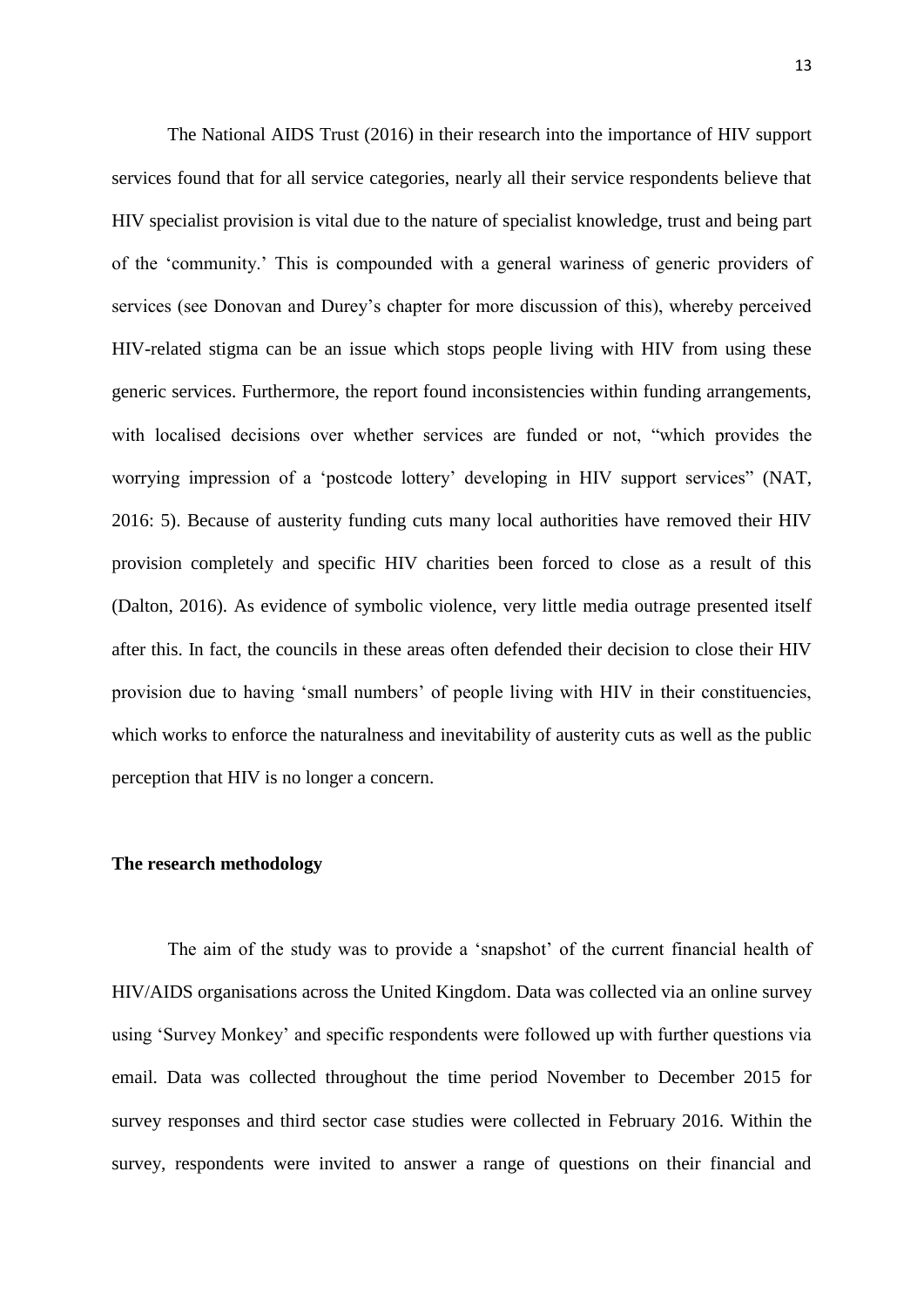funding position, staffing and volunteers as well as any organisational and sector concerns which they had. There was room to leave comments on the future of their organisation and the HIV Third Sector.

Access to organisations was via email or social media (Twitter and Facebook) as some organisations had a social media presence but not a website or physical address. The sample of different types of organisations, from larger charities to smaller community groups, was intentional through purposeful sampling (Bryman, 2012) so that final results would show an overall perspective of the health of HIV Third Sector organisations who work solely, or pre-dominantly, with people living with HIV. In total, twenty-four organisations answered the survey (six did not respond) from those found online and as there is no definitive 'list' of HIV organisations in the United Kingdom, it was difficult to find them all. Organisations were approached across the United Kingdom and common emerging themes were identified across the sector, despite being in differing locations. Whilst this survey did not claim to be representative of all HIV organisations in the United Kingdom, it did attempt to cover different types of organisations in order to obtain a 'snapshot' of the current financial and physical health of organisations under a changing financial landscape of austerity. For the purposes of this chapter, the 'HIV Third Sector' includes voluntary and community organisations, groups, charities, social enterprises, mutuals and co-operatives.

## **What did the research reveal?**

From the results of the research it is clear that the HIV Third Sector is largely running on a survival agenda (Crowley, 2012) which can be evidenced through the following themes: 1) Funding and government-led complacency and 2) Staffing, volunteers and demand.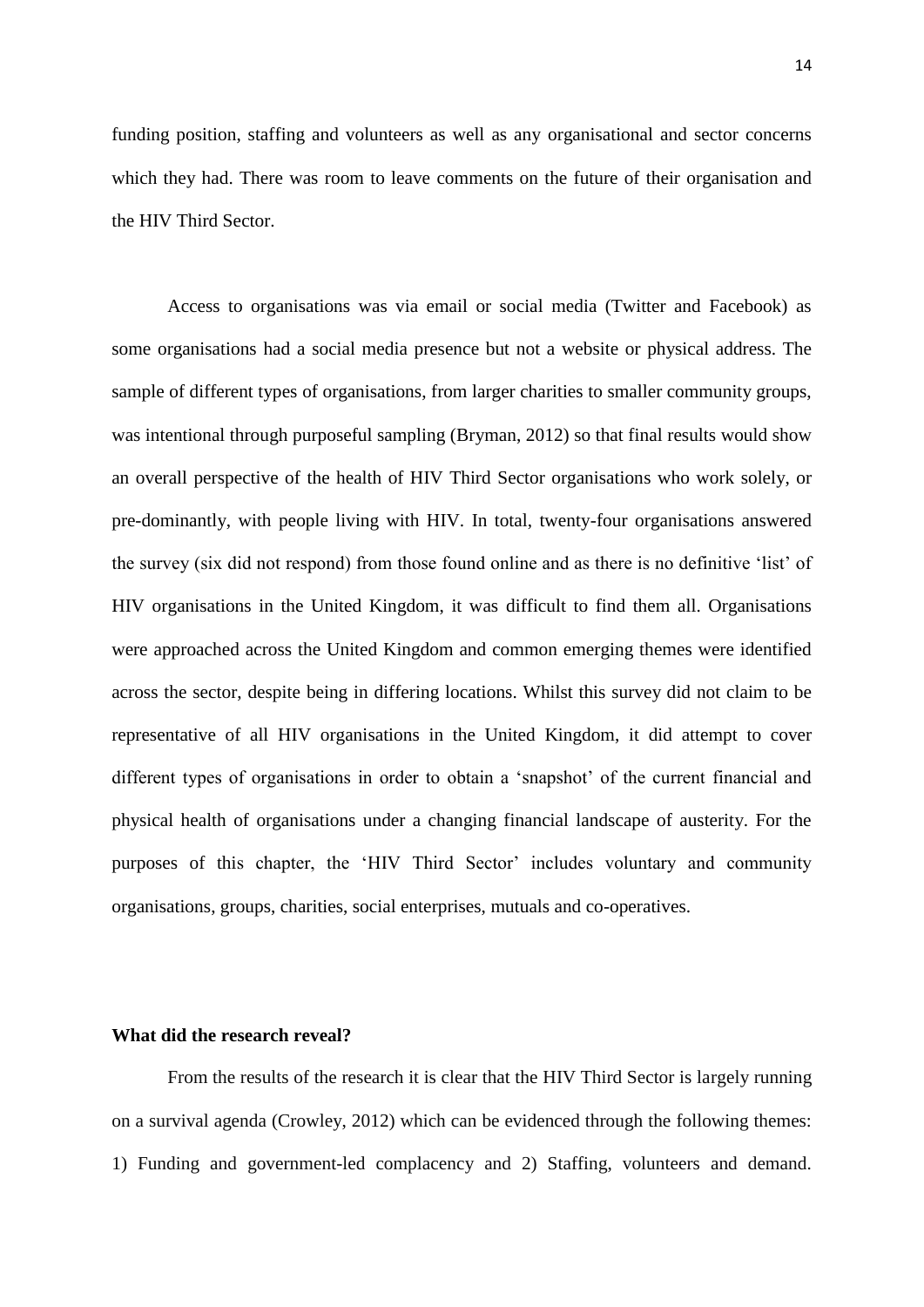Threaded throughout these seemingly obvious findings under conditions of austerity, lies the power of symbolic violence and the added structural barrier of the medicalisation of HIV.

### **Funding and government-led complacency**

Most organisations surveyed evidenced a survival agenda with 50% of HIV organisations indicating they had to rely on and use their reserves to survive in their previous financial year. When asked how long an organisation could survive on their reserves, if no income or funding materialised, the outlook was bleak, with a total of 31% of the organisations having no reserves at all. Many of these were smaller community groups a might be expected not to have reserves and suggests the 'hand to mouth' nature of their existence. A total of 62.5% organisations either had no reserves or only enough to last between one and three months (of which many of these were the larger organisations). Only 37.5% of organisations had the capacity to survive on their reserves for up to six months and only one organisation answered that they could last 'over a year.' When asked about whether organisations are preparing to use their reserves in the upcoming financial year (2016-2017) the figures were alarming in that a total of 69% organisations answered either 'likely' (19%) or 'yes' (50%) to this question. In terms of sources of income, HIV organisations rely heavily on public sector and local authority funding, which under current changes to funding, will decrease substantially. Future funding therefore was a key concern amongst respondents, who identified their concerns about austerity reductions on their own organisations, a wider governmental complacency about HIV and the impact that this will have on people living with the virus: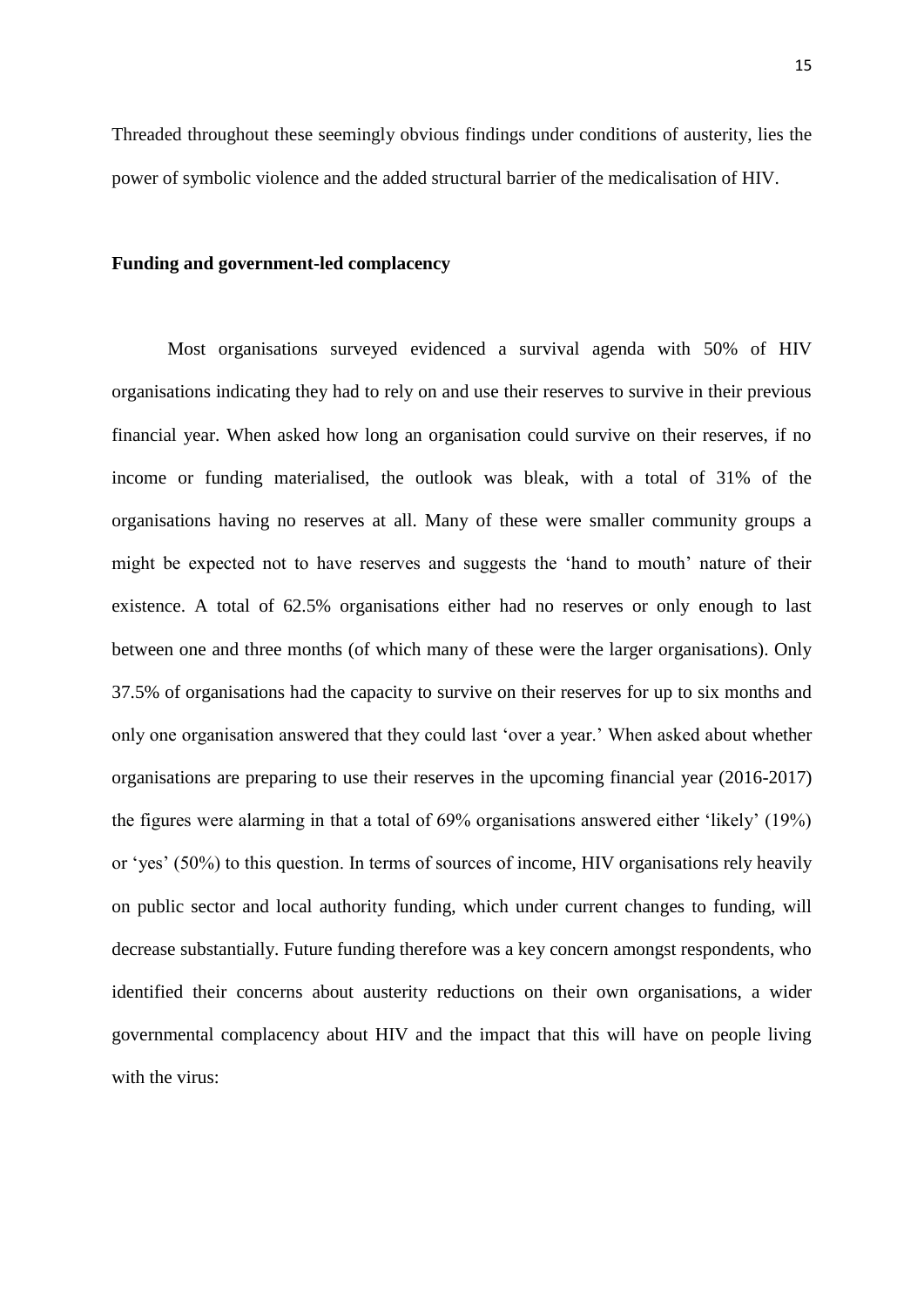*"As local authorities continue to cut back on HIV funding now that it is no longer ring fenced more agencies will close. This will result in an increase in transmissions, a growth in stigma and increased levels of mental health and other issues for those already living with HIV. In essence we are heading in reverse and there seems little anyone is prepared to do about it" (Manager, HIV Organisation 1)*

On-going austerity funding cuts will exacerbate future financial difficulties for organisations which are currently struggling in the challenging financial climate and who may currently be using their reserves. This is exacerbated by the finding that almost two fifths (37%) of organisations have suffered a loss in overall income in the previous financial year. As public-sector finance given to HIV organisations has been slowly reduced over the years, it appears that organisations have had to increasingly use their reserves as a 'safety cushion.'

Concerns about complacency from the government and, consequently, wider society reflects respondents' views that there is 'little anybody is prepared to do about it', a common theme throughout the responses. Symbolic violence is illustrated here in the fact, that the dominated no longer question the order of things, even if it causes great risk to themselves. Austerity measures mixed with governmental complacency based on the medicalisation of HIV impacts upon the wider public who accept the both austerity and biomedicalisation rhetorics. This complacency points to the symbolic violence of structural barriers not just to funding but to any consensus that specialist services are necessary. So many respondents argue they just have to *"Keep going in the face of [government] indifference"* (Senior Manager, HIV Organisation 4) and *"inaction from NHS/LA [Local Authority]"* (Senior Manager, HIV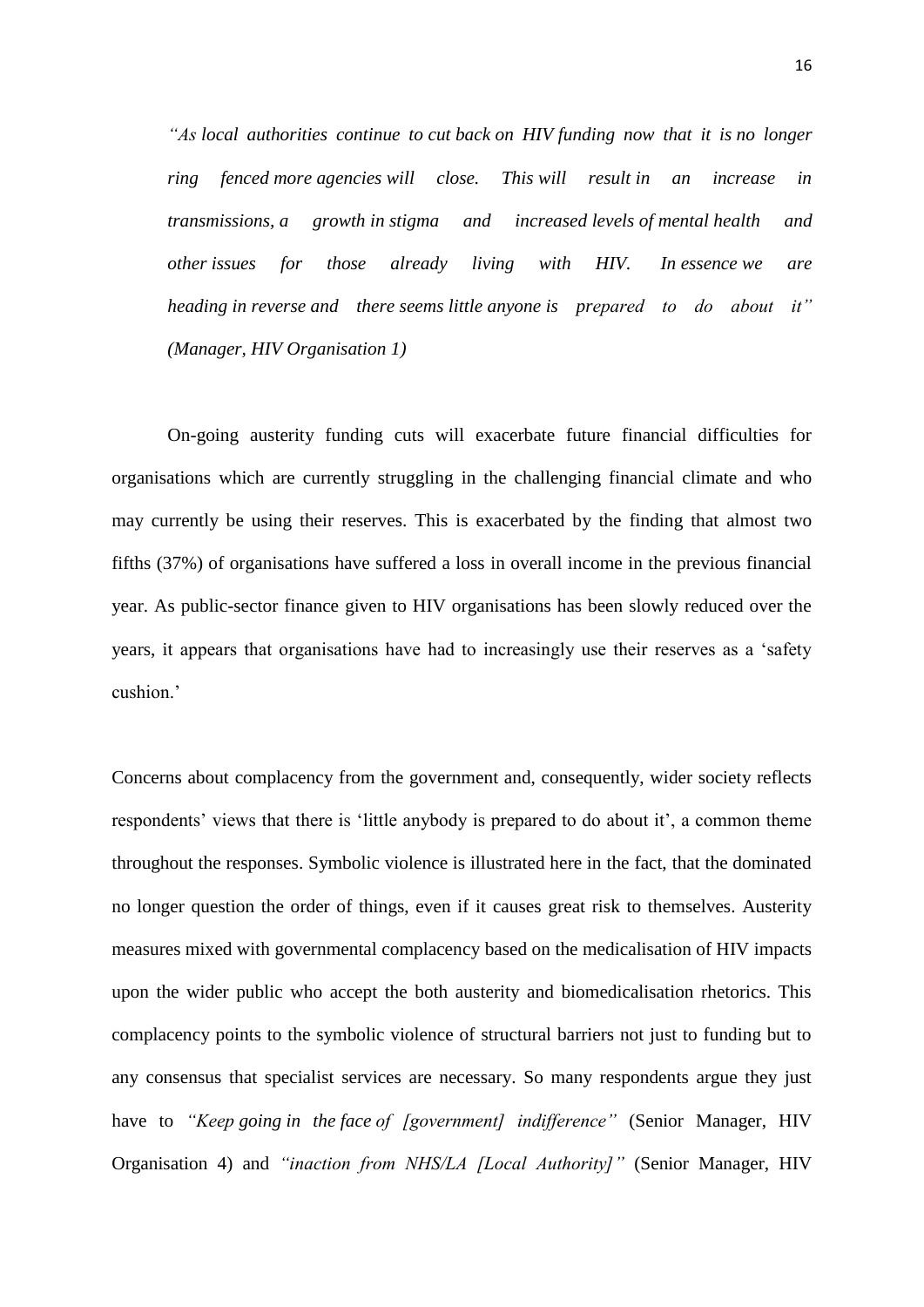Organisation 2). The symbolic violence experienced by staff and service users, current and potential is summed up:

*"Too many lives will be needlessly affected by penny pinching, which is a scandal. We seriously risk losing all the progress made in HIV prevention, and a huge amount of experience, as staff are then lost to other sectors. It is nothing short of a Public Health disaster really, orchestrated by those who know little, and seemingly care even less about those living with HIV or those most at risk." (Senior Manager, HIV Organisation 6)*

People do not question their own role in the production and reproduction of domination and subordination (Bourdieu, 1977; Bourdieu and Passeron, 1977). Symbolic violence and domination becomes exercised over individuals through their everyday social habits. Therefore, symbolic violence can occur through the mundane processes, practices of everyday life and even through inaction and complacency. This was highlighted by respondents as they have tried to fight the cuts and some resistance has mobilised, but this has had varying degrees of success due to what some respondents refer to as the protectionist stance by other HIV organisations in light of austerity cuts and tendering processes:

*"We have received no support from other HIV organisations or charities, in fact quite the reverse. It seems that a fortress mentality exists within the sector and that we are perceived as a threat purely because we have survived and are continuing to provide services. Unfortunately, we do not think many other charities will be able to survive in the way we have and that there will be a great many lost in the next 5 years, possibly sooner" (Manager, HIV Organisation 1)*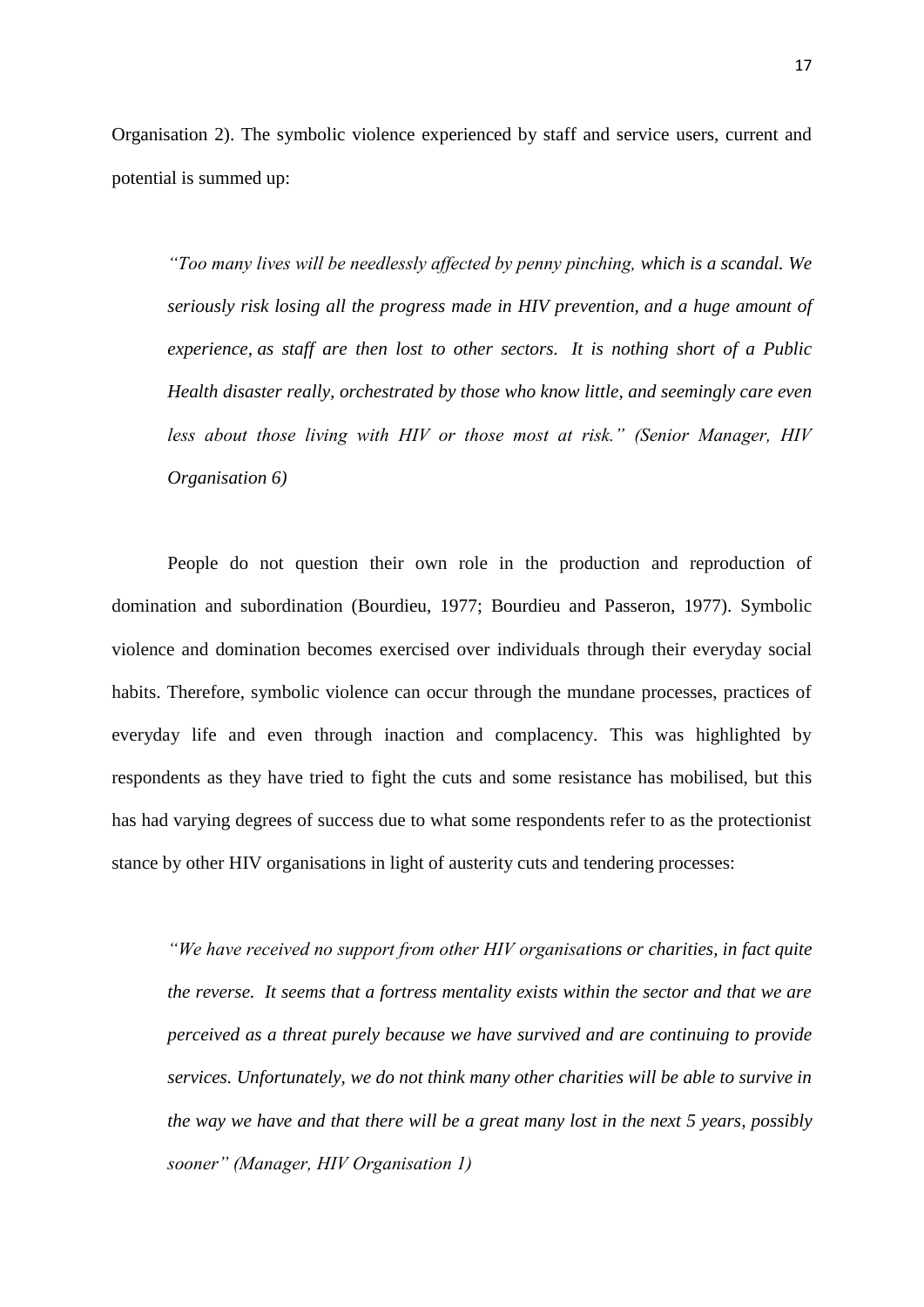Even in this excerpt there is evidence of symbolic violence as the fault for protectionism is seen to be in the other HIV organisations rather than seeing the wider context in which the tendering processes for reduced funding sets organisations into competition with each other.

New funding regimes have also made things very difficult for smaller third sector organisations to survive. As Clayton et al (2015) show, it is larger, national charities and organisations that can afford the time and have the resources to apply to fund raising and it is they that are most likely to succeed. Similar results were found in this survey with smaller groups indicating their concern about being unable to submit tenders due to their size or resources and reliance of some organisations on staff members who were working unpaid. There was a wider concern that larger HIV organisations would 'swallow up' smaller bespoke groups and be more successful in gaining access to available funding because of having a more professionalised and resourced infrastructure including fundraising departments. Thisimpacts not only on smaller regional HIV organisations, but also on the service users who use them. For example:

*"[we have been] decimated. Only the big corporate one will survive" (Senior Manager, HIV Organisation 2)*

*"Small volunteer run, and user led groups are so vital but are just can't compete with competitive tendering processes" (Senior Manager, HIV Organisation 8)*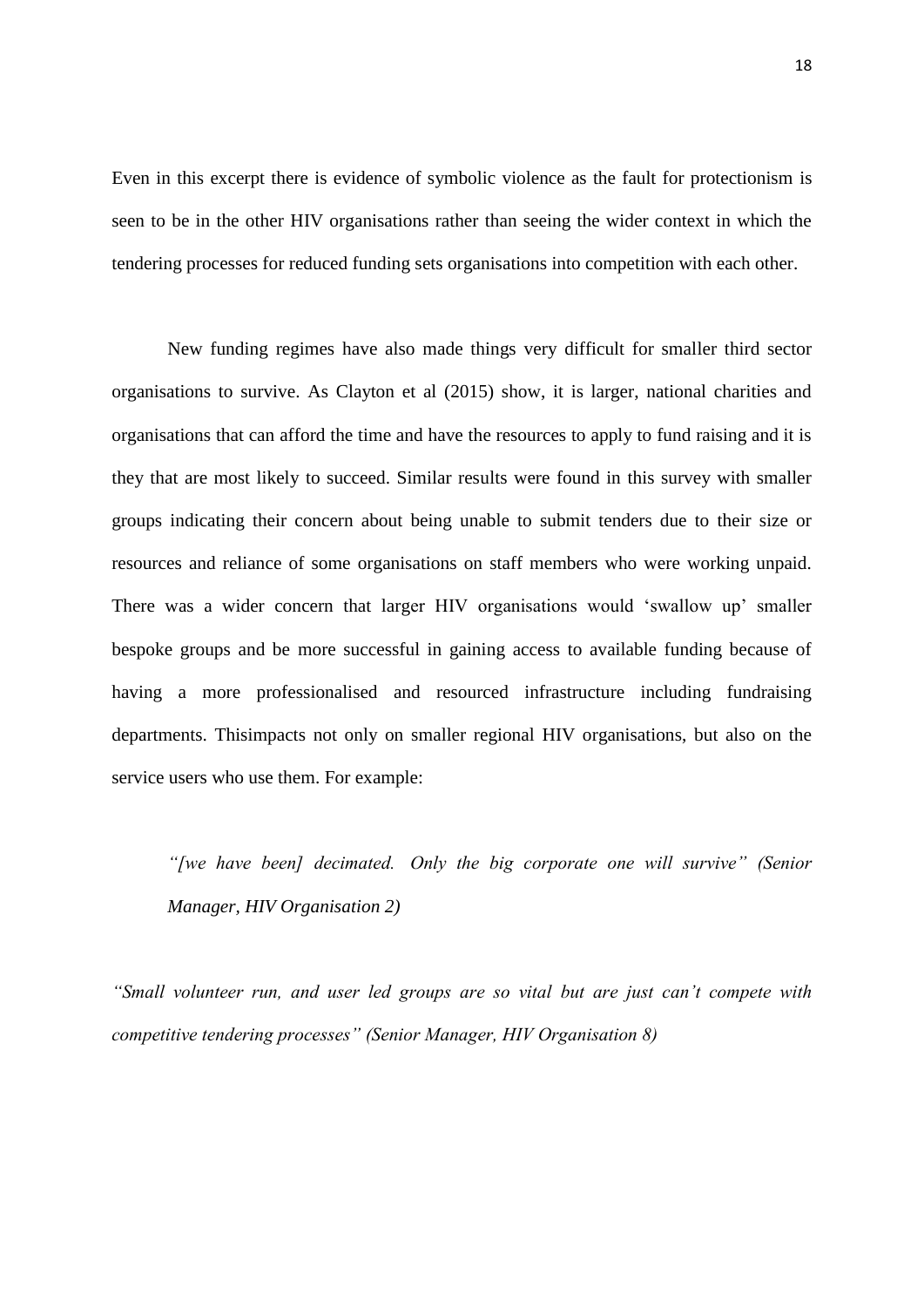Several respondents also talked about merging as a way to survive for smaller organisations though some still aired their concerns that if merging was a response to funding problems this might have adverse impacts for service users. For example:

*"Only big organisations [will remain] most smaller [organisations] having merged or closed" (Senior Manager, HIV Organisation 13)*

*"We could merge with other organisations. The concern is that merger is due to cuts and not based on the needs of people with HIV" (Senior Manager, HIV Organisation 2)*

Concerns outlined related to a lack of partnership working within the sector, coupled with fears about HIV organisations working in 'silos' to preserve their organisations rather than share resources and skills. Some reported that larger HIV organisations who were not based in their area were not always best placed to offer the support that was needed for service users (for example, they provided online services instead of face to face groups) and that the closure of smaller organisations would see traditional face to face services decline. Most of the HIV organisations surveyed managed to use their available resources to campaign to stop HIV cuts to services, while simultaneously creating a space for dialogic understandings of their situation. In doing so this has potential to disrupt the habitus which reproduces their domination, however this has yet to result in changes to government funding of HIV support, the removal of tendering processes, or any reduction in the dominance of the medicalisation of HIV. The problem is identified in what one respondent stated: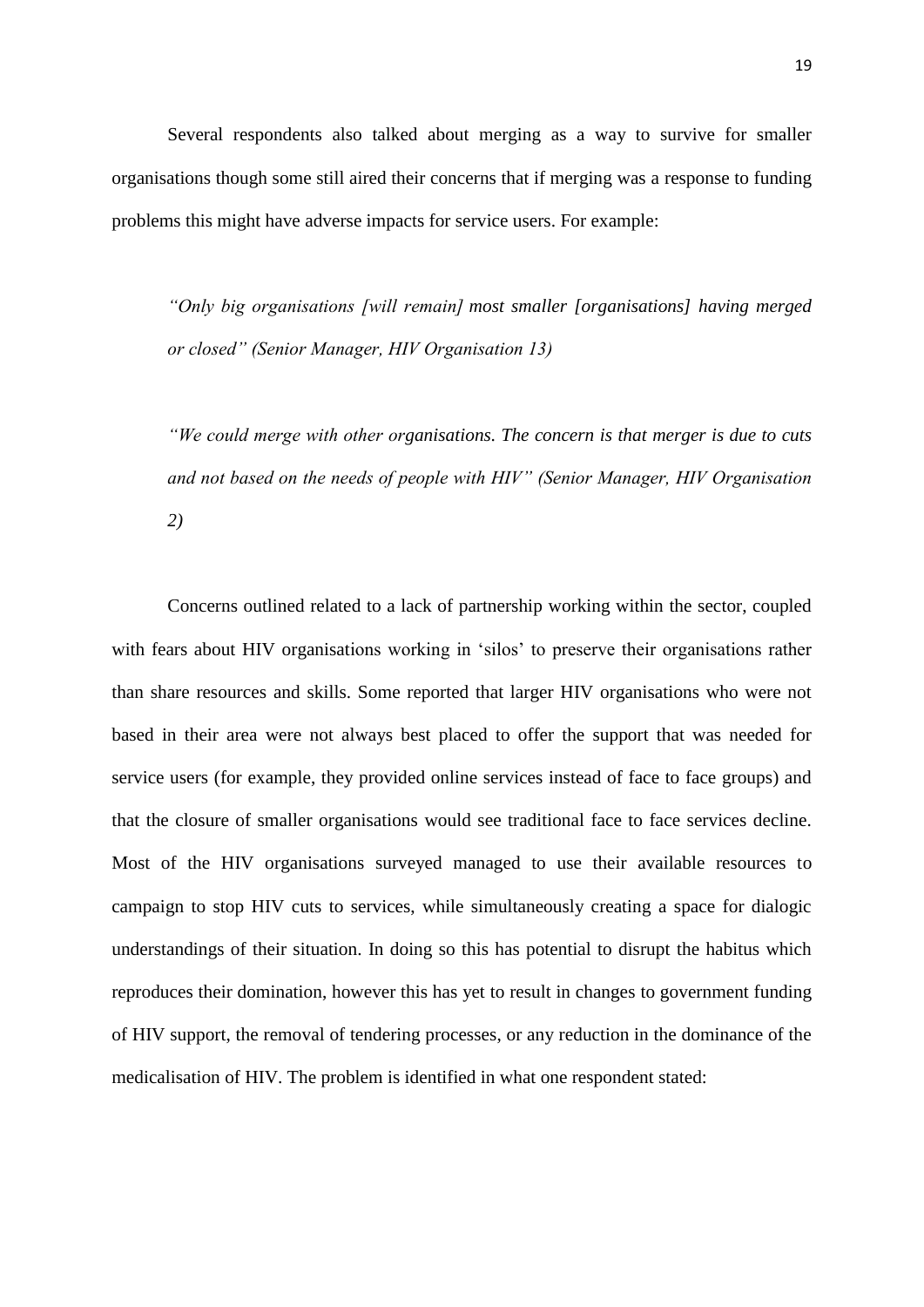*"[we need to be] [r]eaching audiences beyond HIV communities" (Senior Manager, HIV Organisation 11)*

## **Staffing, volunteers and demand**

There is evidence of a growing strain on the HIV Third Sector, in that some continued staff cuts are expected (17%) and as a likely effect of this, services will have to be closed (33%) or organisations merged (8%) with the loss of specialist knowledge and experience that this entails. Importantly, during the writing up of this research two HIV organisations closed and five had major funding reductions which led to redundancies of staff. Due to an increase in demand for HIV services and high HIV rates in the UK, a potential issue emerges as 33% organisations expect increases in their numbers/types of service user, and with 25% providing new services and 58% expecting to increase their volunteers, this shows tensions in what can be offered in terms of quality provision. There are some concerns here as paid staffing levels overall are decreasing (17% decreasing versus 8% increasing) and volunteering levels are expected to increase dramatically. HIV organisations reported an increase in volunteer levels (42%) and 58% of all organisations plan to increase their volunteer levels in the coming twelve months. Due to service demand, many volunteers may be expected to run these services, as per the 'Big Society' agenda. However, with fewer paid, specialist staff, questions remain about provision of adequate training and supervision to offer a quality service? There is no doubt that well-trained, experienced volunteers bring excellent rewards to organisations and add an estimated economic value of £50 billion a year to the economy (Elliot, 2014). However, with staff shortages and time-pressures of paid staff, high quality training and supervision of volunteers may not always be feasible which may affect volunteer turnover. Practices that would ordinarily be deemed as problematic or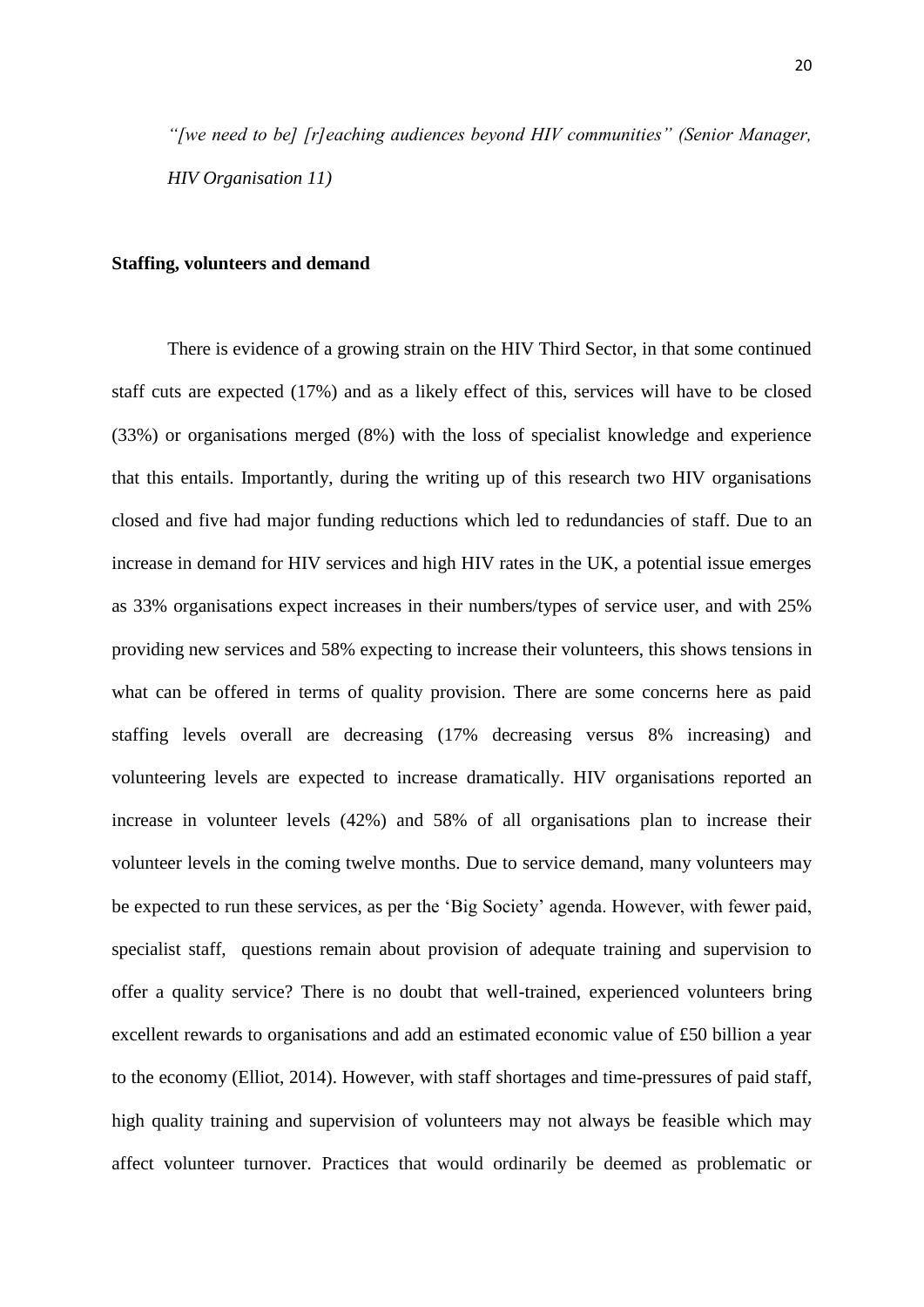'violent' such as the removal of services and staffing eventually gain social acceptance through discourses, practices and policies. In the current dominant framework of austerity and neo-liberalism, individualism, and self-responsibility, symbolic violence often leads people to (unjustly) blame themselves for their own suffering whilst the role of society remains hidden (Bourdieu, 2000). As an example of this, staffing pressures and financial suffering have forced HIV organisations to increase their volunteering levels to replace staff members, which whilst necessary for services to run, perpetuates the myth that austerity is needed and that volunteers can plug gaps in staffing levels.

#### **Conclusion: cuts to the HIV Third Sector as an act of symbolic violence**

The HIV Third Sector is in crisis and is running on a survival agenda. Government austerity policies and rhetoric can be seen as acts of symbolic violence stripping away access to funds whilst normalising the cuts as natural/needed to address the budget deficit. Normalisation of the cuts is greatly facilitated due to the medicalisation of HIV removing HIV as a problem from the public consciousness. Power operates through misrecognition of the meanings implicit in government action, practice and ritual, and, "any language [the language of the establishment] that can command attention is an 'authorised language''' (Bourdieu, 1977: 170) and thus legitimate. Both the language of austerity and the dominance of biomedical understandings of HIV result in a unique experience for HIV organisations under austerity. The uniqueness lies in the biomedical account of HIV rendering discussion of HIV as unnecessary (Dalton, 2017) and as the discourse of biomedicine as heroic medicine increases, prevention and education agendas are cut because people believe that they are no longer needed. The outcomes of this symbolic violence mean that people are becoming infected with HIV needlessly. In addition, effective biomedical treatment has not filtered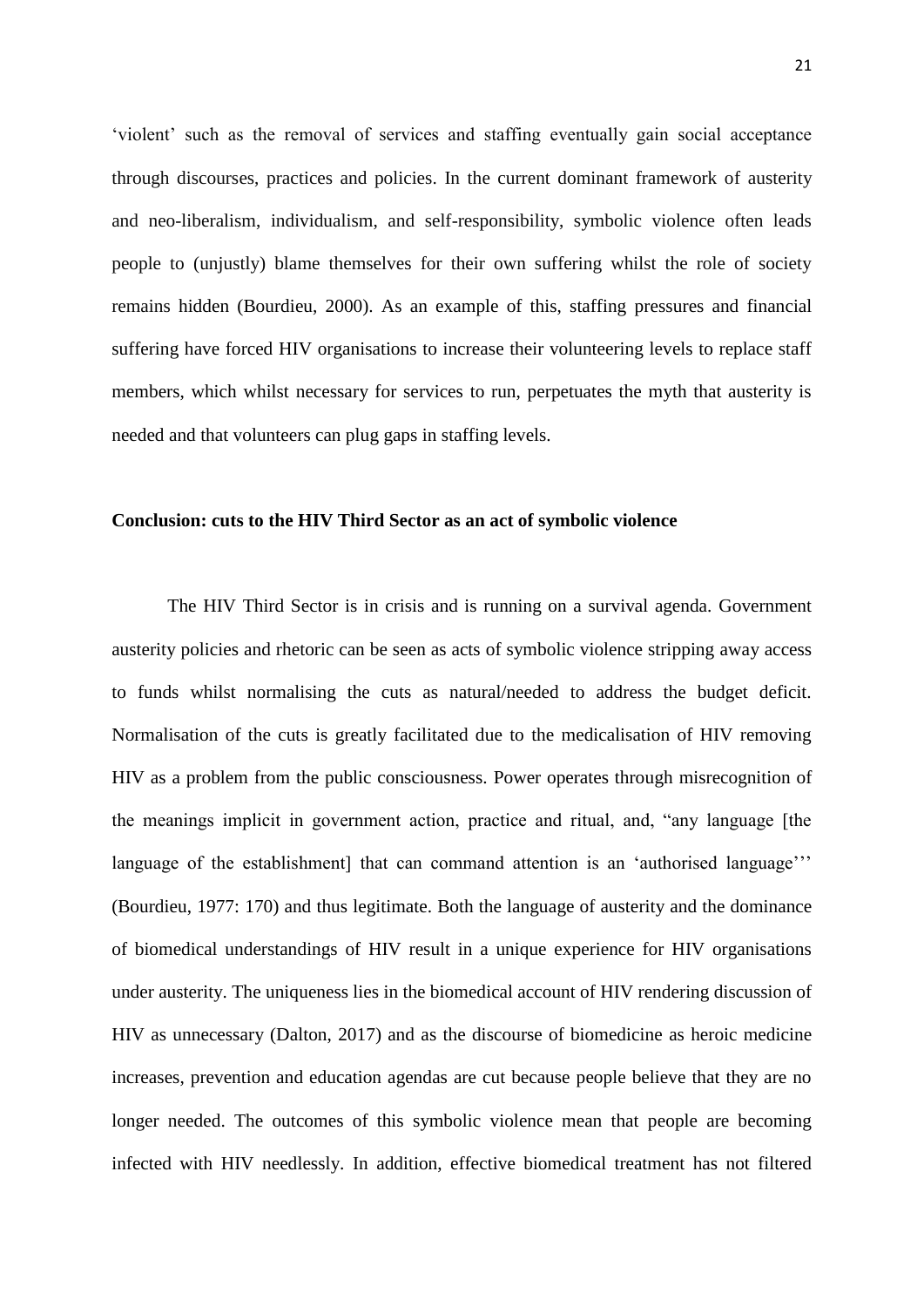through to address stigmatisation. The data evidences that this still affects the lives of those living with HIV and therefore, symbolic violence becomes evidenced through cuts to prevention and to specialist HIV Third Sector services which provide the redress and resistance to this stigmatisation.

Symbolic violence is imperceptible, insidious and invisible. This invisibility constitutes an effective tool of silent domination and of silencing the dominated. Dominant discourses often work to silence marginalised voices, in this case the HIV organisations and people living with HIV who often find their voices through the campaigns of these organisations. This silence is not overcome simply by allowing the HIV organisations to speak or for them to voice their concerns because in an era of medicalisation and austerity, such acts seem futile in overcoming the silence. So how might this be contested? Bourdieu (2001) suggests that systemic and structural change needs to take place to ensure that these voices are heard and accorded much more agency. The current UK government's austerity position in terms of HIV needs to change. HIV Third Sector organisations need funding so that they not only continue their work with people living with HIV, but also to educate and promote prevention and develop campaigns to resist the wider stigma process, which continues to grow so long as HIV is seen as only a medical concern.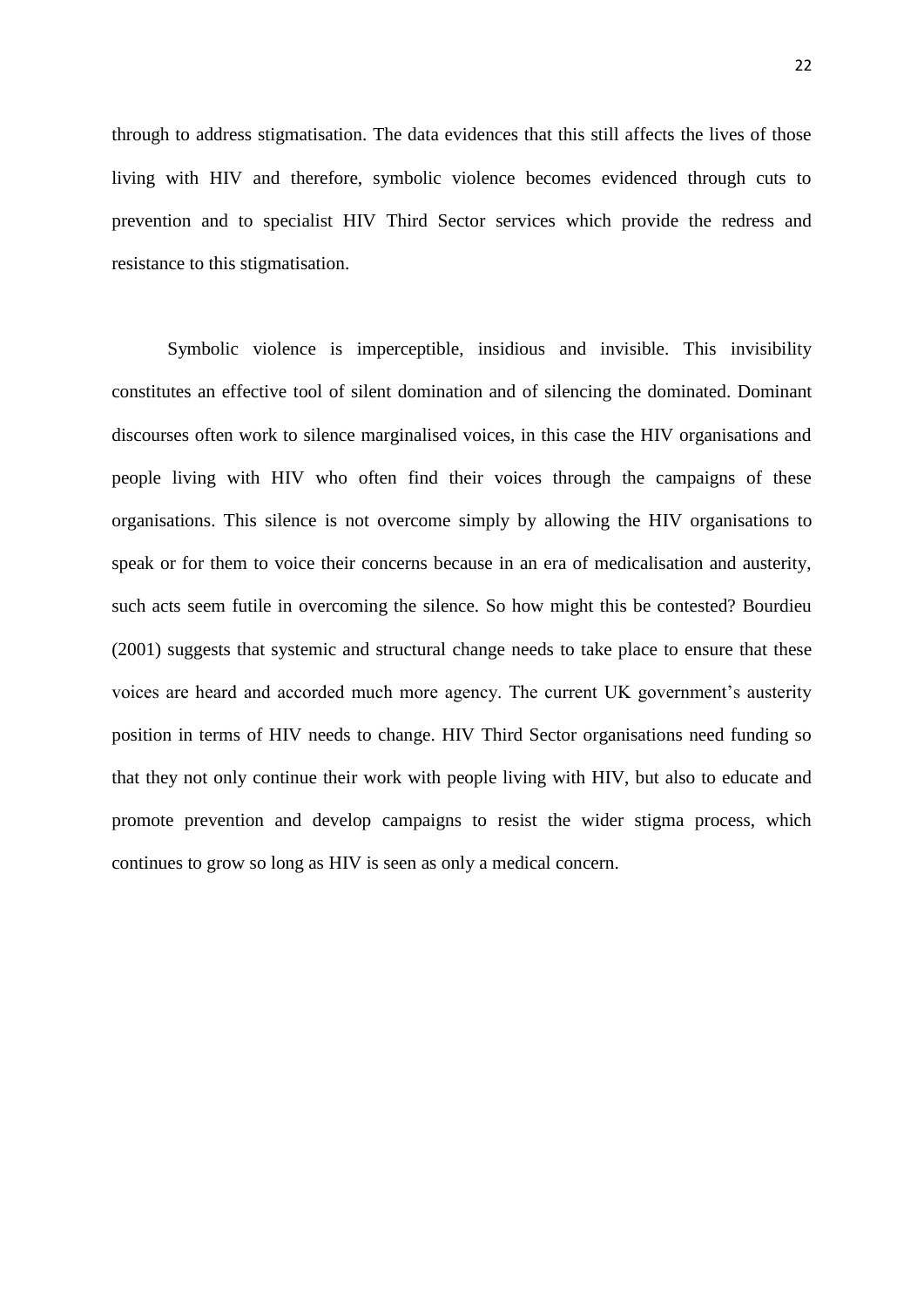#### **Bibliography**

Atkinson, W, Roberts, S and Savage, M (Eds). (2012) *Class Inequality in Austerity Britain: Power, Difference and Suffering*. Basingstoke: Palgrave MacMillan.

Bambra, C. (2011) *Work, Worklessness and the Political Economy of Health*. Oxford: Oxford University Press.

Fieldhouse, R. (2015) 'A Light Goes out in London as London Lighthouse Closes' (Online) at: [www.baseline-hiv.co.uk.](http://www.baseline-hiv.co.uk/) Unpaginated (accessed, 20/01/18).

BritainThinks. (2011) 'What about the Workers? A New Study on the Working Class.' London: BritainThinks.<http://britainthinks.com/pdfs/WorkingAboutTheWorkers-print.pdf>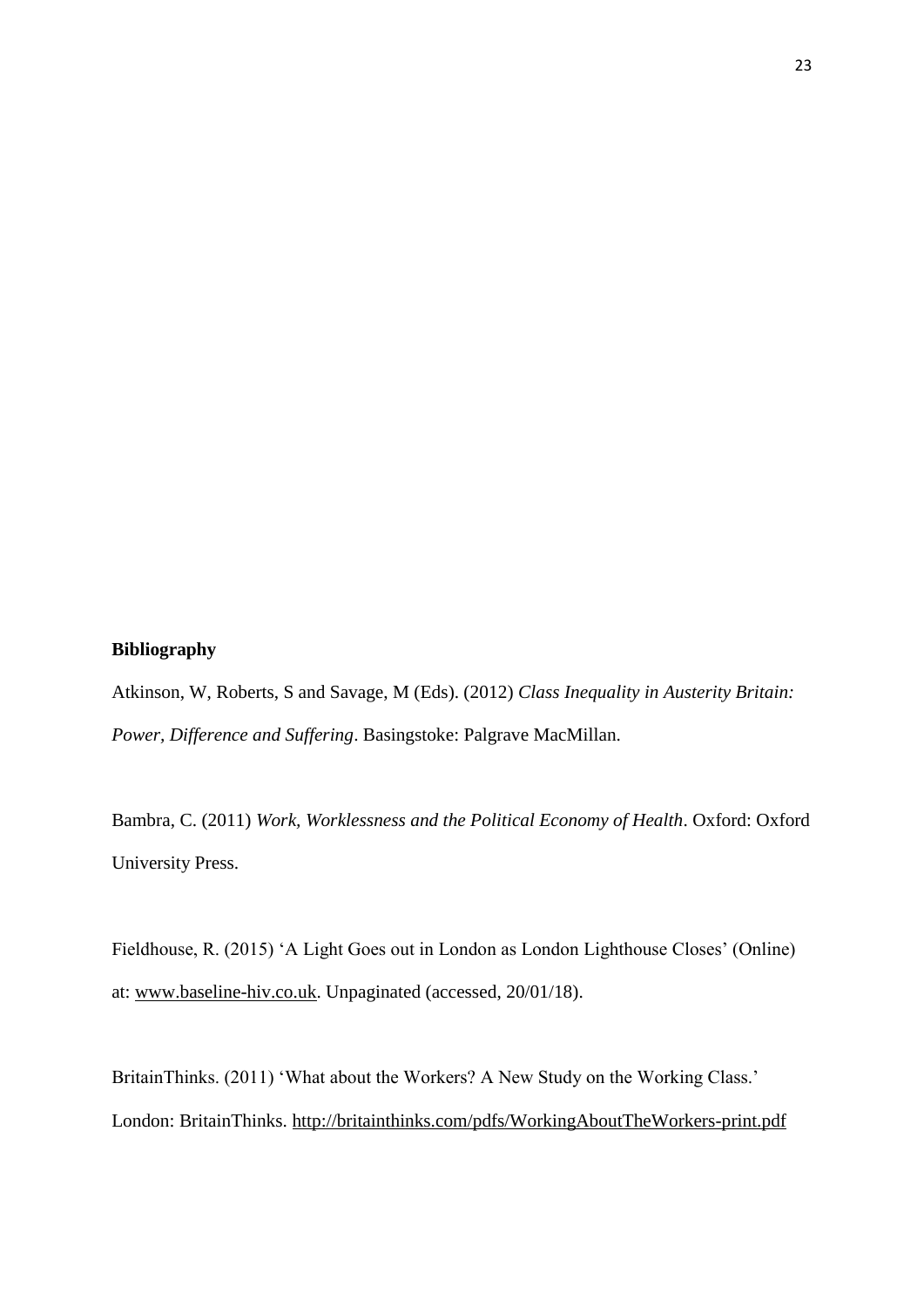Bourdieu, P. (1977) *Outline of a Theory of Practice*. Cambridge: Cambridge University Press.

Bourdieu, P. and Passeron, J. (1977) *Reproduction in Education, Society and Culture*. London: Sage.

Bourdieu, P and Wacquant, L. (1992) *An Invitation to Reflexive Sociology*. Cambridge: Polity Press.

Bourdieu, P, et al. (2000) *Weight of the World: Social Suffering in Contemporary Society*. Redwood City: Stanford University Press.

Bourdieu, P. (2001) *Masculine Domination*. Cambridge: Polity.

Brown, A, E, et al. (2017) *Towards Elimination of HIV Transmission, AIDS and HIV-related Deaths in the UK – 2017 Report*. London: Public Health England.

Bryman, A. (2012) *Social Research Methods*. Fourth Edition. Oxford: Oxford University Press.

Cameron (PM), Rt. Hon, D. (2011) 'PMs Speech on Big Society.' 15th February 2011 (Online) at:<https://www.gov.uk/government/speeches/pms-speech-on-big-society> (accessed, 20/01/18)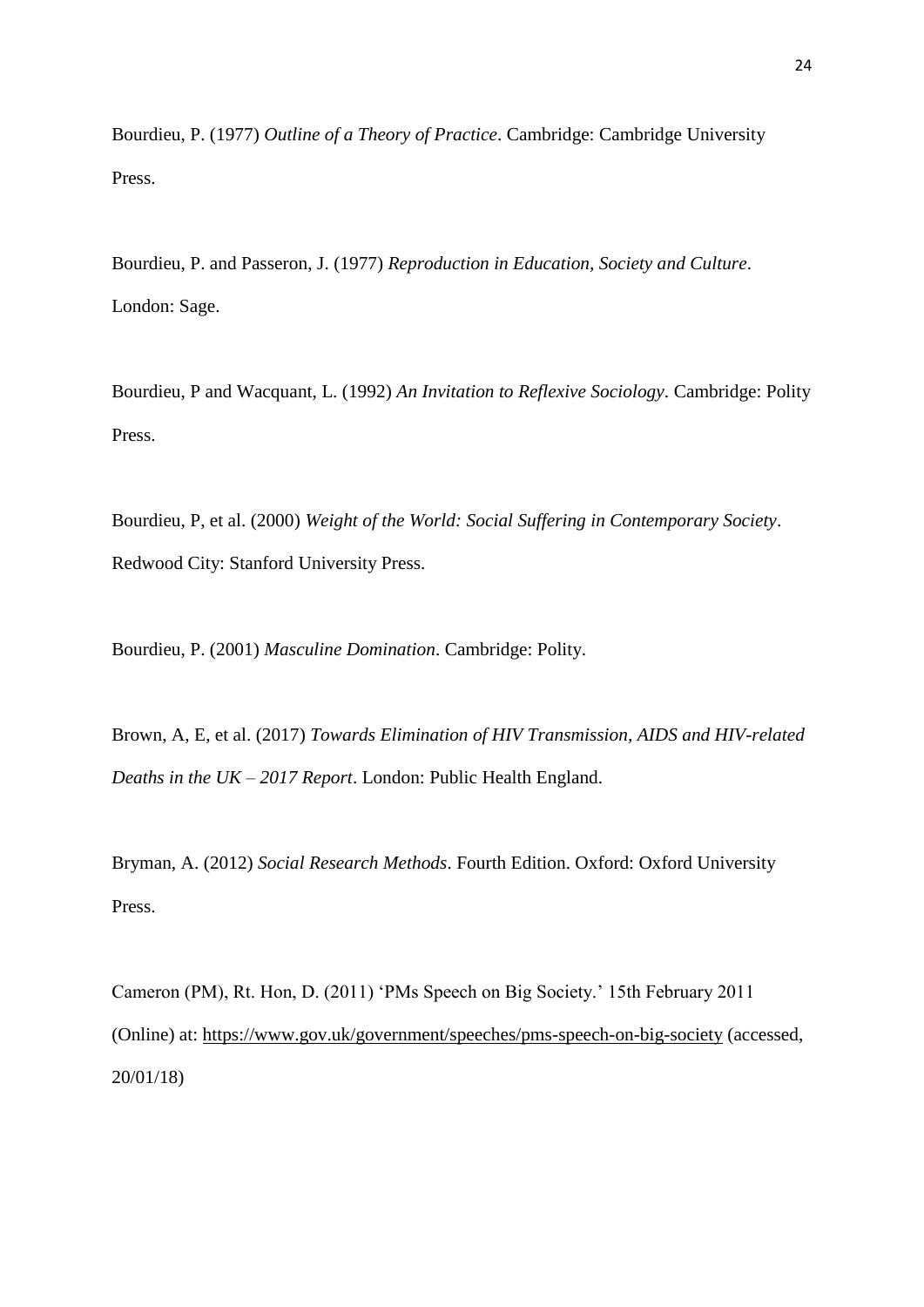Clayton, J., Donovan, C. and Merchant, J. (2015) 'Emotions of Austerity: Care and Commitment in Public Service Delivery in the North East of England.' *Emotions, Space and Society.* 14: 24–32.

Centre for Social Justice. (2006) *Breakdown Britain*. London: CSJ.

Connolly, P and Healy, J. (2004) 'Symbolic Violence, Locality and Social Class: The Educational and Career Aspirations of 10-11-Year-Old Boys in Belfast.' *Pedagogy, Culture and Society.* 12(1): 15-33.

Corsun, D. and Costen, W. (2001) 'Is the Glass Ceiling Unbreakable? Habitus, Felds, and the Stalling of Women and Minorities in Management.' *Journal of Management Inquiry.* 10(1): 16–25.

Counterpoint Alliance. (2011) 'Securing our Future' (Online) at: <http://www.counterpointpolicyalliance.org.uk/reports/SoF%20report%20FINAL.pdf> (accessed, 20/01/18).

Counterpoint Alliance. (2014) 'The Impact of the Welfare Reform on People Living with HIV in England: Summary Report' (Online) [http://www.counterpointpolicyalliance.org.uk](http://www.counterpointpolicyalliance.org.uk/)  (accessed, 20/01/18).

Crawford, R, et al. (2013) 'The IFS Green Budget: February, 2013.' London: Institute for Fiscal Studies.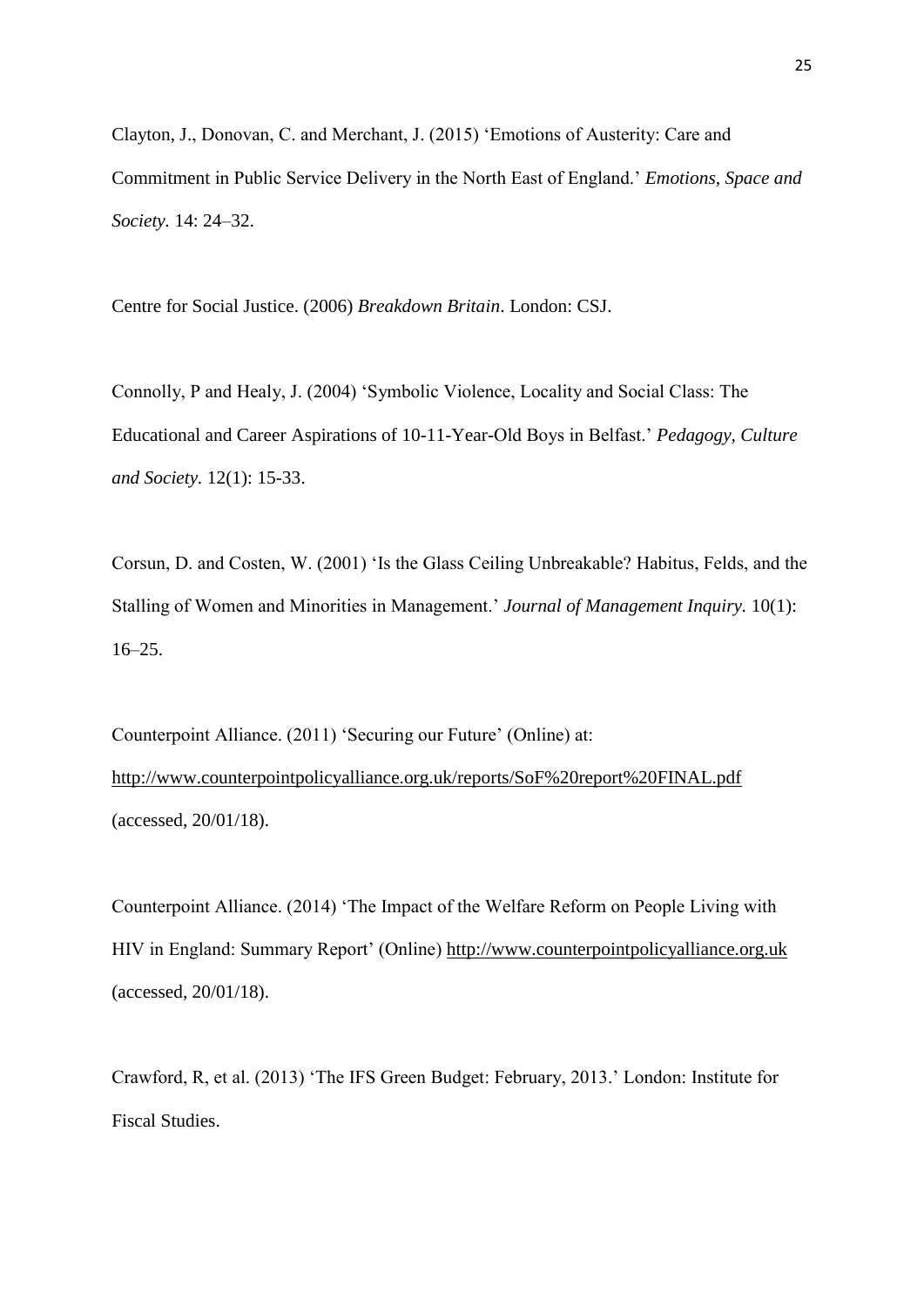Crowley, N. (2012) *Lost in Austerity: Rethinking the Community Sector*. Birmingham: Third Sector Research Centre.

Crusaid, Waverley Care and HIV Scotland. (2007) 'Poverty and HIV: Findings from the Cruisaid Hardship Fund in Scotland.' Cruisaid: London.

Dalton, A. (2016) 'Cutting the Ribbon? The Current Health of UK based HIV/AIDS Organisations and the Effects of Austerity.' Sunderland: University of Sunderland.

Dalton, A. (2017) ''Just take a tablet and you'll be okay': Medicalisation, the Growth of Stigma and the Silencing of HIV.' *HIV Nursing.* 17(2): 63-68.

Department of Health. (2013) *Framework for Sexual Health Improvement in England*. London: Department of Health.

Donovan, C, Clayton, J & Merchant, J. (2012) 'Localism or Pulling the Plug on Public Services? Consequences of Austerity for the Third Sector in the North East: Second Year Report.' Sunderland: University of Sunderland.

Dorling, D. (2015) *Inequality and the 1%.* London: Verso.

Elliot, L. (2014) 'Putting a Value on Volunteering in the Age of Austerity' (Online) at: [http://www.theguardian.com/business/economics-blog/2014/dec/21/volunteering-economic](http://www.theguardian.com/business/economics-blog/2014/dec/21/volunteering-economic-value-wellbeing-austerity)[value-wellbeing-austerity](http://www.theguardian.com/business/economics-blog/2014/dec/21/volunteering-economic-value-wellbeing-austerity) (accessed, 20/01/18).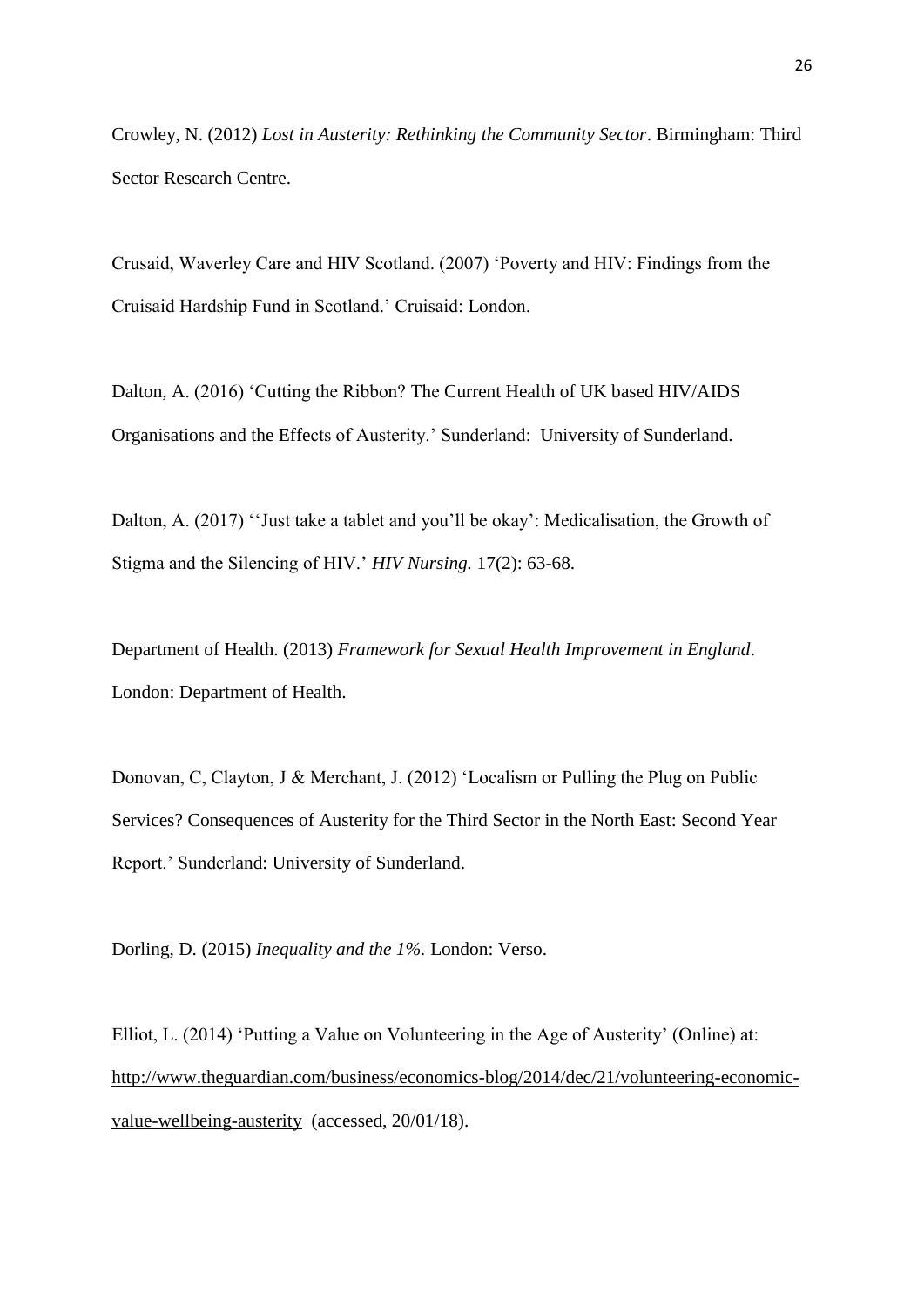Emirbayer, M. and Johnson, V. (2008) 'Bourdieu and Organisational Analysis.' *Theory and Society*. 37 (1): 1-44.

Evans, R. (2017) 'Big Cuts Planned to Public Health Budgets' (Online) at: <https://www.kingsfund.org.uk/press/press-releases/big-cuts-planned-public-health-budgets> (accessed, 20/01/18).

Faculty of Sexual and Reproductive Healthcare. (2010) 'Inquiry into Restrictions Accessing Contraceptive Services' (Online) at: [www.fsrh.org](http://www.fsrh.org/) (accessed 20/01/18).

Godfrey, C. (2015) 'AIDS Charity Warns Spending Cuts Leading to Greater Number of Diagnoses' (Online) at: [www.independent.co.uk](http://www.independent.co.uk/) (accessed, 20/01/18).

Jackson, R. (2016) 'Cost, Value and Austerity: The Challenge for Volunteer Managers' (Online) at: [http://www.thirdsector.co.uk/cost-value-austerity-challenge-volunteer](http://www.thirdsector.co.uk/cost-value-austerity-challenge-volunteer%20managers/volunteering/article/1378743)  [managers/volunteering/article/1378743](http://www.thirdsector.co.uk/cost-value-austerity-challenge-volunteer%20managers/volunteering/article/1378743) (accessed 20/01/18).

Jenkins, R. (1992) *Pierre Bourdieu*. London: Routledge.

Kirwan, P, A, et al. (2016) 'HIV in the UK - 2016 Report.' Public Health England: London.

Lansley, S and Mack, J. (2015) *Breadline Britain: The Rise of Mass Poverty*. London: Oneworld Publications.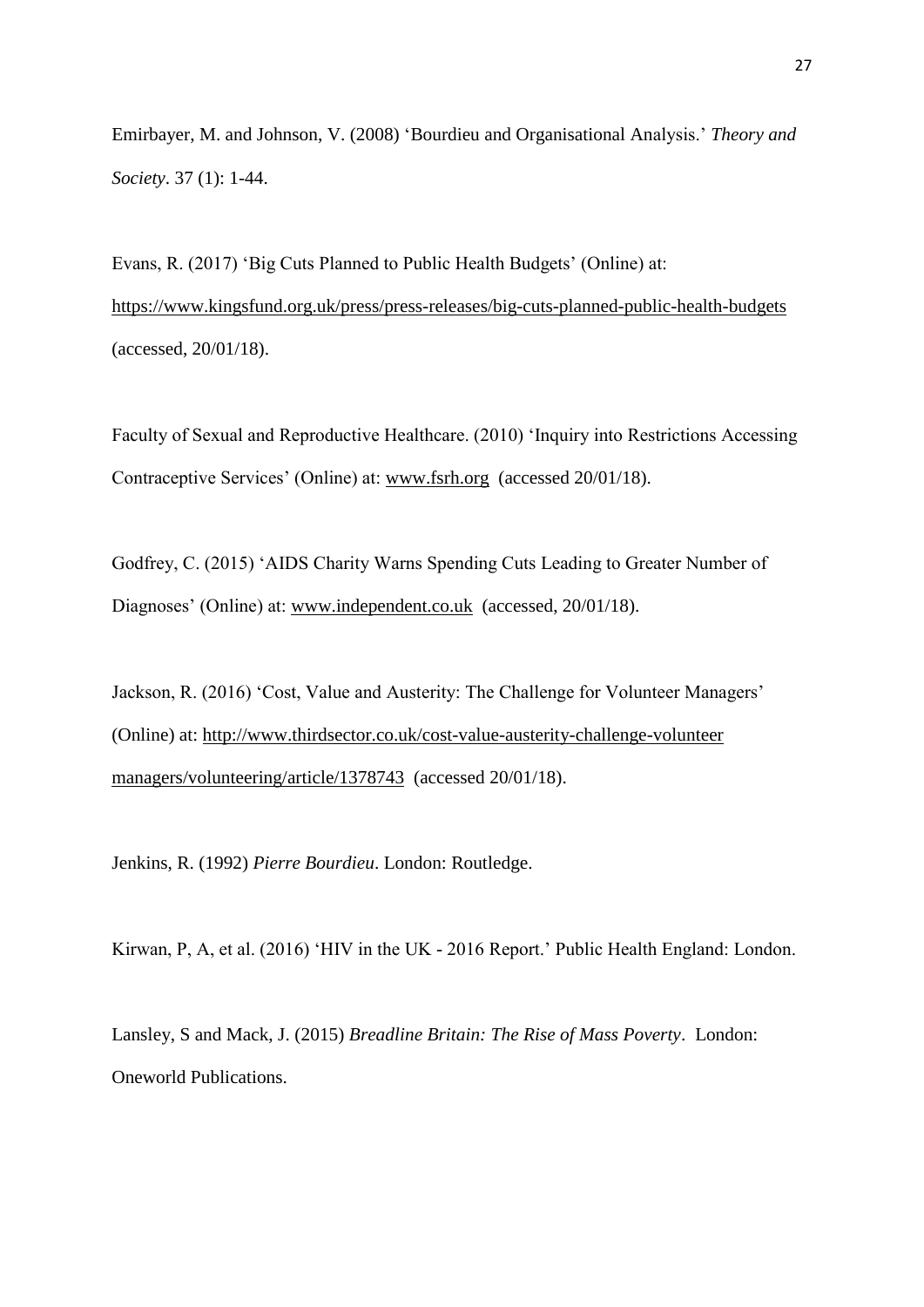Lucas, S. (2015) 'Unprotected Nation: The Financial and Economic Impacts of Restricted Contraceptive and Sexual Health Services. Executive Summary.' London: Brook/FPA.

Lucas, S. (2015) 'Unprotected Nation: An Update on the Financial and Economic Impacts of Restricted Contraceptive and Sexual Health Services.' London: Brook/FPA.

McKenzie, L. (2015) *Getting by: Estates, Class and Culture in Austerity Britain*. Bristol: Policy Press.

Mendoza, K, A. (2015) *Austerity: The Demolition of the Welfare State and the Rise of the Zombie Economy*. Oxford: New Internationalist Publications.

Mitchell, M, et al. (2013) 'Implications of Austerity for LGBT People and Services.' London: UNISON/NATCEN.

Morgan, K and Bjorkert, S, T. (2006) ''I'd rather you'd lay me on the floor and start kicking me': Understanding Symbolic Violence in Everyday Life.' *Women's Studies International Forum.* 29(5): 441–52.

NAT and THT. (2010) 'HIV and Poverty' (Online) at:

<http://www.nat.org.uk/media/Files/Publications/Sep-2010-Poverty-and-HIV-2006-2009.pdf> (accessed, 20/01/18).

NAT. (2015) 'Local Authority Public Health Allocations' (Online) at: [www.nat.org.uk](http://www.nat.org.uk/)  (accessed 20/01/18).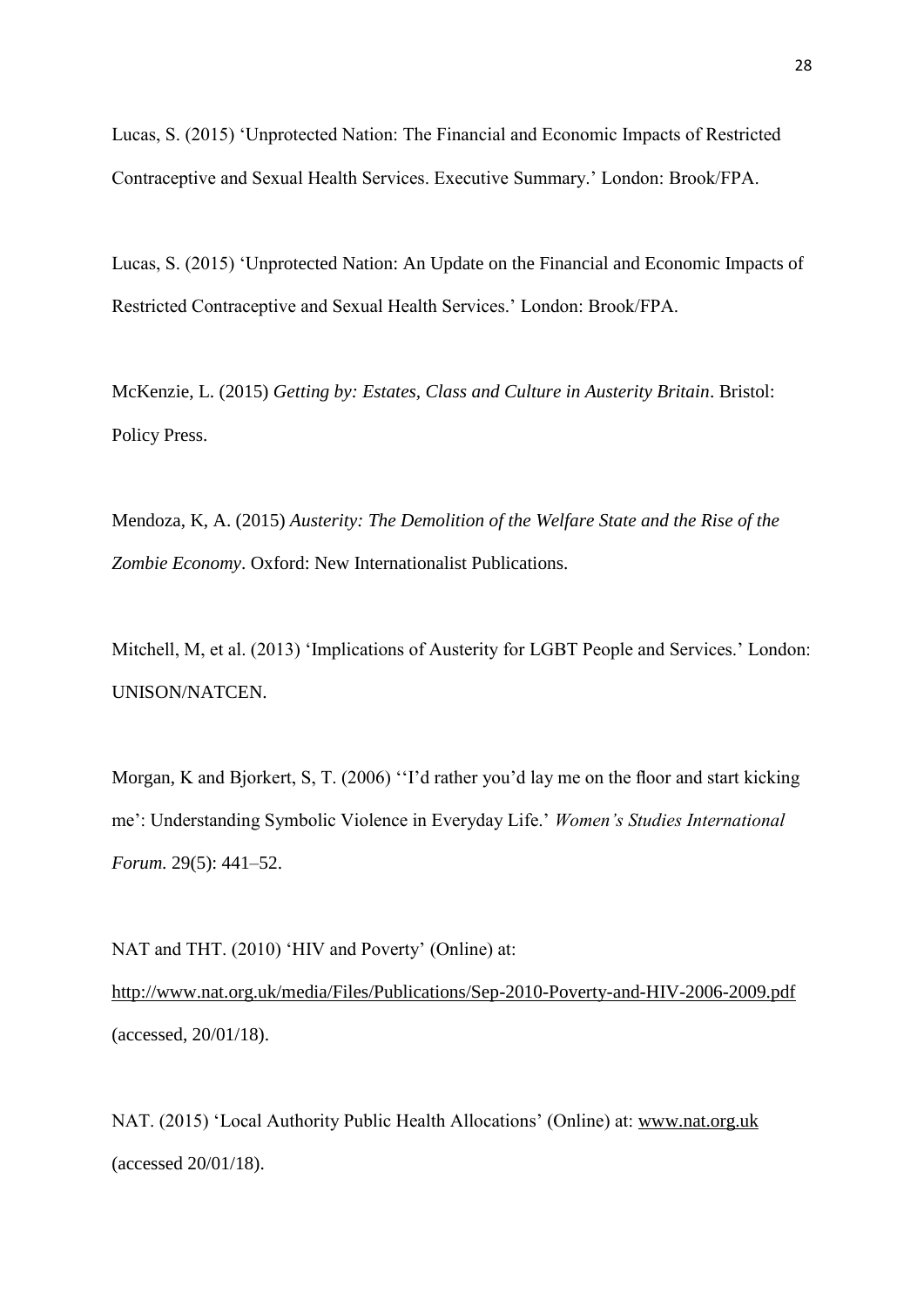NAT. (2016) 'HIV Support Services – The State of the Nations.' London: National AIDS Trust.

NCVO. (2013) 'What is the Impact of Recession and Austerity?' (Online) at: <https://data.ncvo.org.uk/a/almanac13/what-is-the-impact-of-recession-and-austerity/> (accessed, 20/01/18).

Payne, C, S. (2017) *Changes in the Value and Division of Unpaid Volunteering in the UK: 2000 to 2015*. London: Office for National Statistics.

Population Matters. (2015) 'How will Public Health Cuts Affect Sexual and Reproductive Health in the UK?' (Online) at: [http://populationmatters.org/documents/health\\_cuts.pdf](http://populationmatters.org/documents/health_cuts.pdf)  (accessed, 20/01/18).

PSE: Poverty and Social Exclusion. (2014) 'Poverty and Social Exclusion in the UK' (Online) at: [www.poverty.ac.uk](http://www.poverty.ac.uk/) (accessed, 20/01/18).

Robinson, S and Kerr, R. (2009) 'The Symbolic Violence of Leadership: A Critical Hermeneutic Study of Leadership and Succession in a British Organisation in the Post-Soviet Context.' *Human Relations.* (62)6: 875–903.

Reeves A, et al. (2013) 'Austere or Not? UK Coalition Government Budgets and Health Inequalities.' *Journal of the Royal Society of Medicine.* 106: 432–6.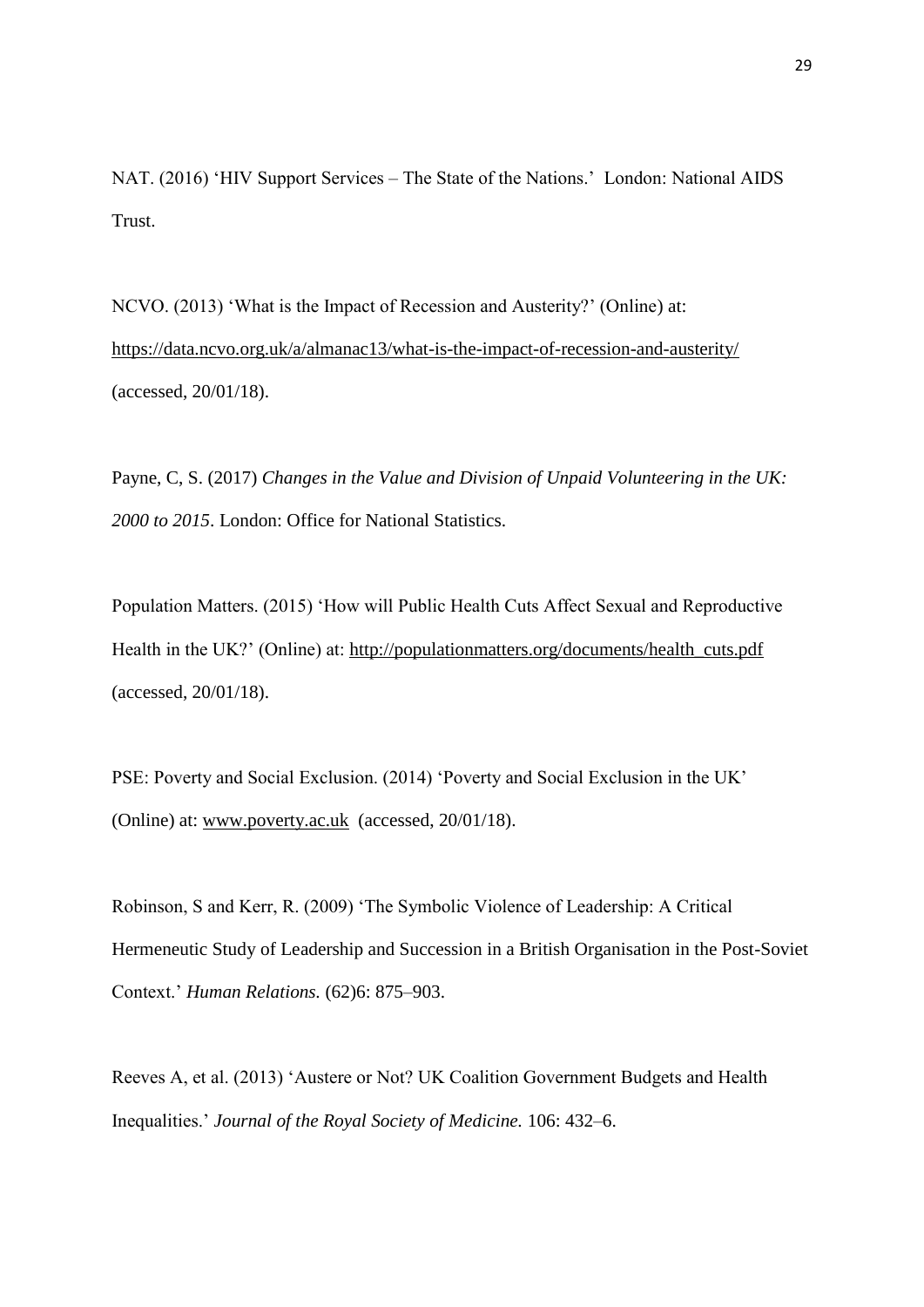Scott, B. (2012) 'Caring Teachers and Symbolic Violence: Engaging the Productive Struggle in Practice and Research.' *Educational Studies.* 48: 530–549.

Schrecker, T and Bambra, C. (2015) *How Politics Makes Us Sick: Neoliberal Epidemics*. Basingstoke: Palgrave MacMillan.

Stuckler, D and Basu, S. (2013) *The Body Economic: Why Austerity Kills*. New York: Basic Books.

Stuckler, D, et al. (2017) 'Austerity and Health: The Impact in the UK and Europe.' *European Journal of Public Health*. 27(4): 18–21.

Todd, S. (2014) *The People: The Rise and Fall of the Working Class: 1910-2010*. London: John Murray Publishers.

Trussell Trust. (2015) 'Latest Stats (Online) at: https://www.trusselltrust.org/news-andblog/latest-stats/' (accessed 23/02/16).

UNISON. (2013) 'Community and Voluntary Services in an Age of Austerity' (Online) at: <https://www.unison.org.uk/content/uploads/2013/11/On-line-Catalogue219293.pdf> (accessed, 20/01/18).

Weeks, J. (2016) *Coming Out: The Emergence of LGBT Identities in Britain from the Nineteenth Century to the Present*. Third Edition. London: Quartet Books Ltd.